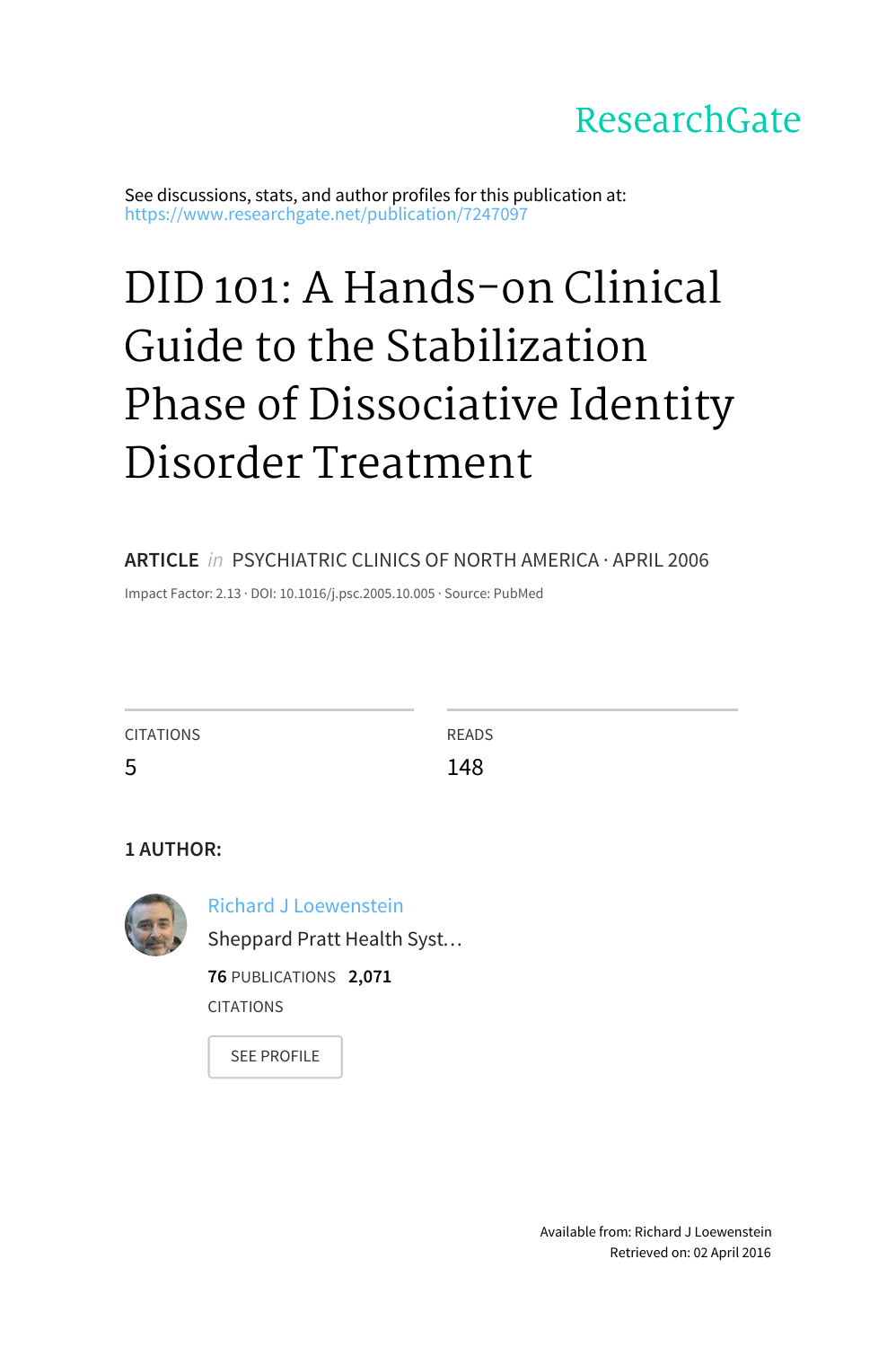

Psychiatr Clin N Am 29 (2006) 305–332

## DID 101: A Hands-on Clinical Guide to the Stabilization Phase of Dissociative Identity Disorder Treatment

Richard J. Loewenstein, MDa,b

<sup>a</sup>Trauma Disorders Program, Sheppard Pratt Health Systems, 6501 North Charles Street, Baltimore, MD 21204–6819, USA <sup>b</sup>Department of Psychiatry, University of Maryland School of Medicine, Baltimore, MD, USA

This article provides clinical examples in the stabilization phase of the treatment of dissociative identity disorder (DID), formerly known as ''multiple personality disorder.'' I bring the reader into the clinical session with representative dialogs from clinical material with DID patients. Since Putnam's [1] classic 1989 work systematized the treatment of DID in one salient reference, a great deal has been written about DID treatment. For example, both Putnam [1] and Ross [2] give detailed clinical examples illustrating how they discuss a variety of issues with patients, ranging from informed consent for DID treatment to specific interventions related to working with alters, mapping, abreaction of trauma material, cognitive therapy, attachment issues, and fusion and integration, among others. Overall, however, these works, like most of the clinical literature, are more prescriptive than descriptive about many clinical problems. This article gives the reader a ''window'' into the clinical session as a trainee might experience it in a treatment program.

Every year, in The Trauma Disorders Program at Sheppard Pratt Health Systems, new psychology postdoctoral fellows rotate through the inpatient and outpatient programs, along with an occasional psychiatric resident on elective. This is a tertiary-quaternary care referral center with a patient population primarily consisting of severely symptomatic, multiproblem trauma patients, most with DID or severe forms of dissociative disorder not otherwise specified, referred for stabilization of acute safety problems or overwhelming dissociative and posttraumatic symptoms. They present with major problems in stage one trauma treatment, the phase in which the

E-mail address: [rloewenstein@sheppardpratt.org](mailto:rloewenstein@sheppardpratt.org)

<sup>0193-953</sup>X/06/\$ - see front matter  $\odot$  2005 Elsevier Inc. All rights reserved. doi:10.1016/j.psc.2005.10.005 psych.theclinics.com psych.theclinics.com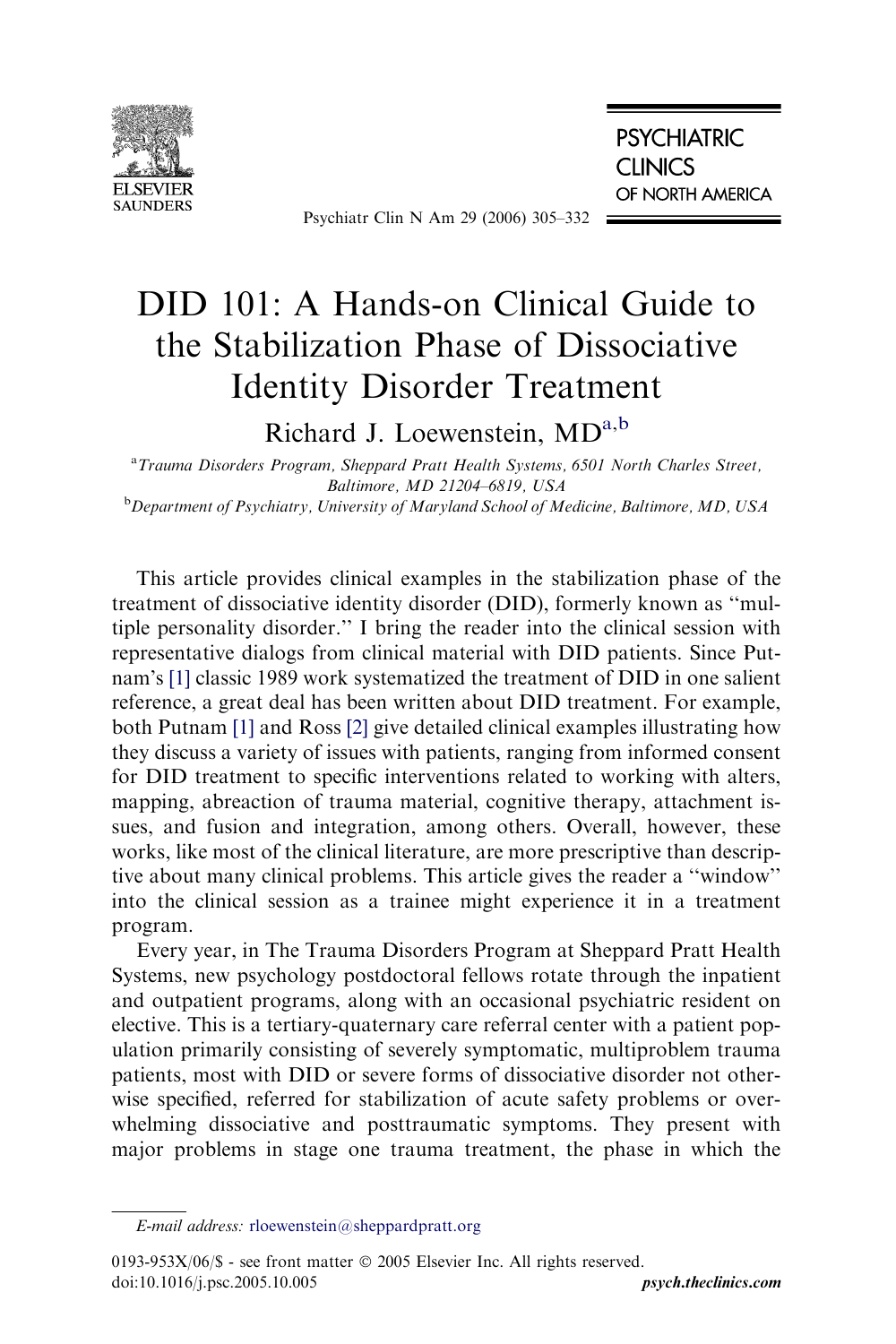patient develops basic stability and safety to pursue the goals of long-term treatment [\[3,4\].](https://www.researchgate.net/publication/232438745_Memory_Trauma_Treatment_and_the_Law?el=1_x_8&enrichId=rgreq-73d025dd-a934-4b06-a278-612f2a3763d5&enrichSource=Y292ZXJQYWdlOzcyNDcwOTc7QVM6MTAzNzg4NTU1ODAwNTg2QDE0MDE3NTY1Mjg2MTI=) Even those patients referred for putative stage two issues, such as intensive memory work, abreaction to stabilize, and so forth, are almost always found actually to need major stage one work.

As part of their initial training, postdoctoral fellows and residents are required to sit in with experienced clinicians to observe sessions with DID patients. This hands-on learning is often crucial for the trainee to see how interventions are used in actual clinical practice. The trainee can observe in vivo the stance of the therapist toward the patient, how the experienced clinician structures the interaction with the patient and helps resolve (or does not succeed in resolving) the seemingly intractable conflicts, contradictions, dilemmas, and predicaments commonly produced by DID patients. The trainee and mentor then discuss what has occurred.

This article presents something of that process: practical didactics to help the neophyte clinician develop a framework for clinical work with DID, based on specific clinical vignettes that illustrate common problems in negotiating stabilization. Case vignettes are drawn from my own clinical experience, illustrating modal themes and clinical problems. These vignettes are amalgams of several patients. Dialogue is not verbatim from clinical sessions, but is meant to represent typical interactions, tidied up to read fluently. Interventions described should not be taken as biblical pronouncements or viewed as applicable to all DID patients. Readers should use these notions as templates to adapt what seems helpful into their own style. Other clinicians may have far more efficacious and parsimonious ways than mine of handling these (and other) clinical problems. They represent, however, interventions and approaches that have helped me in assisting many DID patients achieve a modicum of safety and stability.

#### Case history 1

Ms. A is a woman in her 30's diagnosed with DID and posttraumatic stress disorder, referred to the Sheppard Pratt Trauma Disorders Inpatient Unit because of violent behavior toward herself and others. The outpatient therapist reported that the patient had had episodes of dyscontrol including shouting, fighting with her spouse, trying to jump from a moving automobile, stabbing herself in the legs with sharp objects, and switching to alter identities who were disoriented to current circumstances. These alters denied knowledge of the patient's husband, children, therapist, and job, and threatened violence to the therapist. By history, this symptom exacerbation began after the patient's accidentally meeting a male relative whom the patient reported had molested her throughout childhood. She had had several unsuccessful brief hospitalizations in her local community. In each, she had been in restraints for several days because of violent attacks on herself, threats against staff, and attempts at elopement.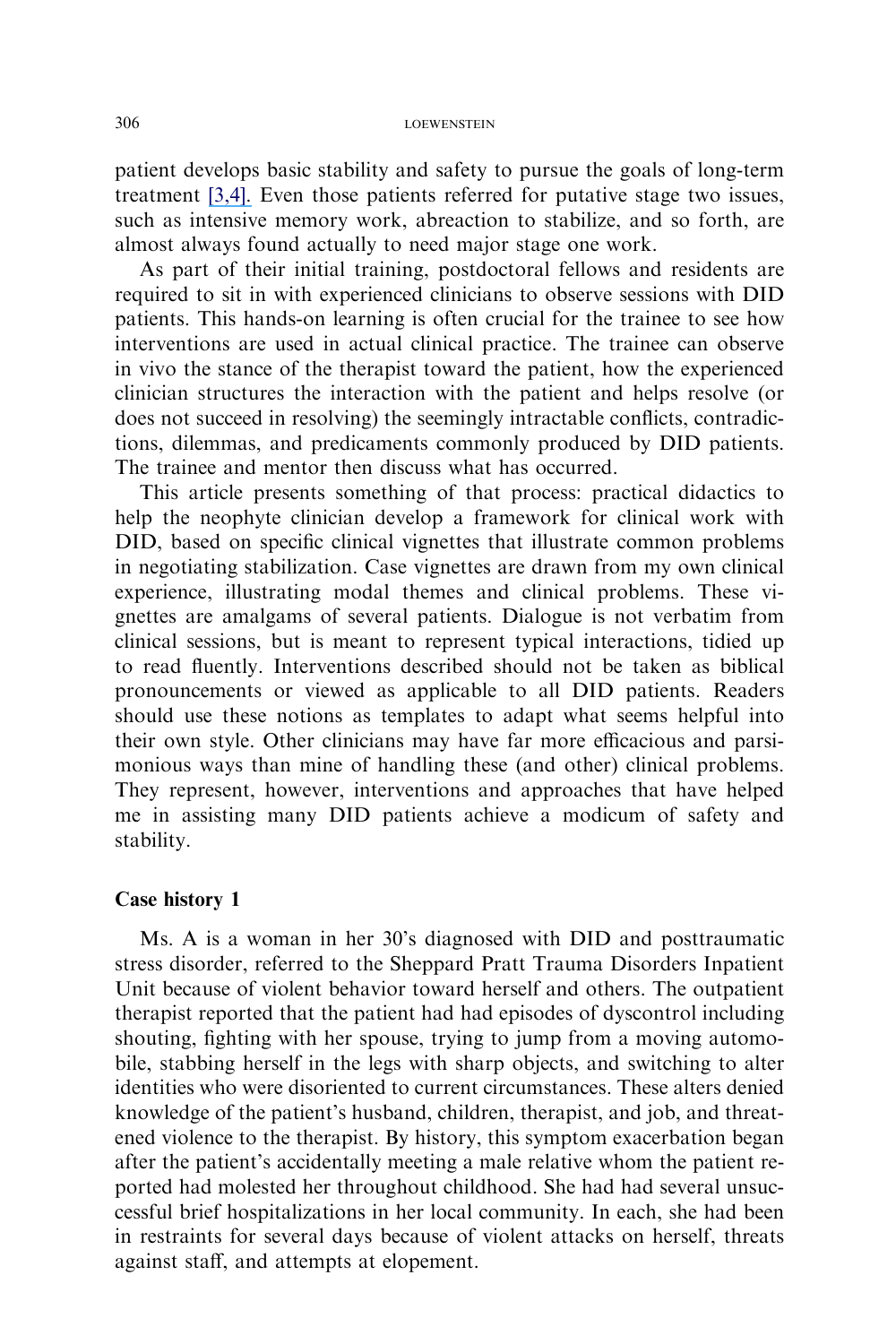On admission, the patient presented as a wiry, anxious woman who became increasingly agitated as the admission interview progressed. As she described the recent contact with her relative, she began to rock back and forth, appeared to go into a trance, and began to laugh inappropriately and repeatedly smashed a fist violently into her thigh. As the admitting psychiatrist, I attempted to use symptom containment techniques to deescalate the situation and attempt to reground the patient. At this, however, the patient became more physically agitated, laughing more wildly, smashing her fist even more violently against her leg. She leaned forward threateningly, and hissed, ''You're lucky I'm here. The other one wants to kill you. He's coming now.'' I quickly left the room and initiated an all-staff call.

The patient required a large number of staff to subdue her as she screamed, kicked, bit, and scratched at the nursing staff. Eventually, she was placed in five-point restraints and given intramuscular sedatives. The staff was upset and worried about the patient's potential for additional violence and disruption of the hospital milieu, especially with the history of dyscontrol in prior hospitalizations.

Shaken and scared, I decided, albeit reluctantly, to talk to the patient again to process the events and to see if a repetition of the situation could be avoided. The patient was more subdued, denied recall of the events precipitating being placed in restraints, and seemed very sad and scared by what had happened. She discussed finding herself in restraints in the other hospital and her fear, bewilderment, and profound shame at being told of her behavior. She did say that she found it difficult to look at me because I bore a physical resemblance to ''my perpetrator.''

I asked if the situation of being in restraints reminded her of anything in the past. The patient answered, ''Yes. When my perpetrator took me away when I was 11. He tied me to the bed, and put me in child pornography.'' I asked if the patient could tell me any more about this, adding, ''You don't have to tell me all the detail or feelings of this event, just a brief overview.'' The patient looked anxiously at me as if unsure how to do this.

RJL: ''Do you have any idea how to talk about scary or traumatic stuff without going into flashback?" The patient shook her head, "No," looking increasingly scared and sick.

I then asked the following: ''Have you ever read a newspaper?'' The patient assented. I continued (the patient nodding assent with each idea), ''You know how there is the big, big headline on the first page, 'Peace Declared! Soldiers to Return Home,' something like that. Then, under that, there's a headline in somewhat smaller type, and then another one in a little smaller type, then finally the story. Then the story might continue onto page 12 and onto page 14 and so on and so on. All you need to talk about today is the first two levels of headline, maybe the third. You don't need to go into the details of the story and definitely not anything continued on the inside pages. Makes sense?''

The patient looked relieved. In a more detached way, she described how, when she was 11, she had fought the perpetrator to prevent being tied to the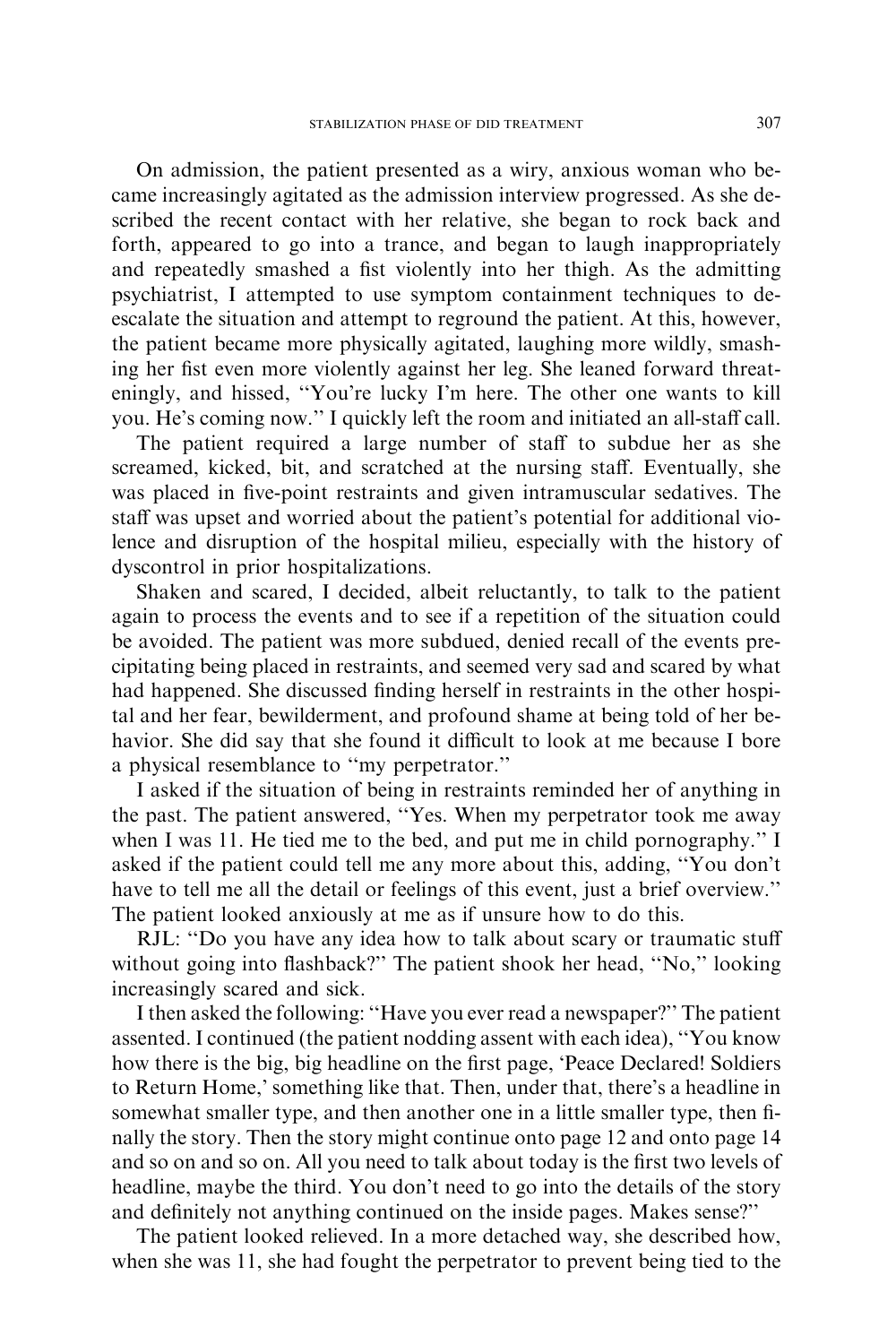#### 308 LOEWENSTEIN

bed, even escaping her bondage and trying to run away. She cursed him and threatened to kill him when he caught her. Eventually, she stopped fighting because of his violent rage and threats to do ''worse'' if she did not do as she was told. She wasn't sure but thought that she had been drugged during this episode. She added that she ''knew'' that he let her go home later, and that she had ''bits and pieces'' of what happened after being tied to the bed.

I responded, ''I'd like everyone to listen, especially the ones who were threatening me and trying to attack me. We, the staff and I, seem to have walked into your flashback with you here in the hospital. In trying to help you we have recreated what some of you must feel is just like what happened before, including many elements of what has gone on here today. We really want to help you all to separate that time and place from here.''

I gave my name and the name of the hospital and the date, asking for assent by nodding or saying ''yes'' out loud to indicate that I was heard. The patient nodded. I repeated the information and the request for assent. The patient nodded more intently.

RJL: ''It's important to recognize that the one's who were threatening me were actually trying to protect all of you, but in a way that would only make things more difficult, and maybe even more traumatic in the present. They need to know that they are in a place where people want to help and don't want to hurt anyone or be hurt by you. This is not a hurting place.''

Patient (in an angry voice): ''Why are you punishing us then? Why are you grabbing us and tying us up and all that. It's not help. You just want to do punishment!!''

RJL: ''I'd like all of you to listen, please. Psychiatry is a very primitive medical specialty. We have very limited ways of preventing people from hurting themselves or others if they are not in control. Maybe in a hundred years we'll have a little gizmo, like in Star Trek. We'll just go 'zap' and you'll stop being unsafe and we can talk about what's bothering you. But nowadays, all we can really do when you're an immediate danger is stuff that's almost certainly going to remind you of punishments and mean things that have happened to you before, like the stuff you were talking about a moment ago about what your relative did to you.

''For example, we get a bunch of people, including big men, to grab someone, hold them down, give them medicine in their butt, wrap them in a big blanket, carry them to a room, and either lock the door or tie them up to a bed. For someone who's had a lot of trauma, it's likely that in all that will be a reminder of something that's happened before. Even if not, it's likely that the person will feel traumatized more by all this. That's why we really try to avoid all this stuff. We want to work with you to find ways not to have you be in restraints and all that, but we can't do it without your helping! We're going to ask you to check things out, talk about what your concerns are, not act in such a way that to protect you, and all the other people here, all of whom also have backgrounds of trauma, we have to do things that are going to remind you of upsetting stuff from the past. We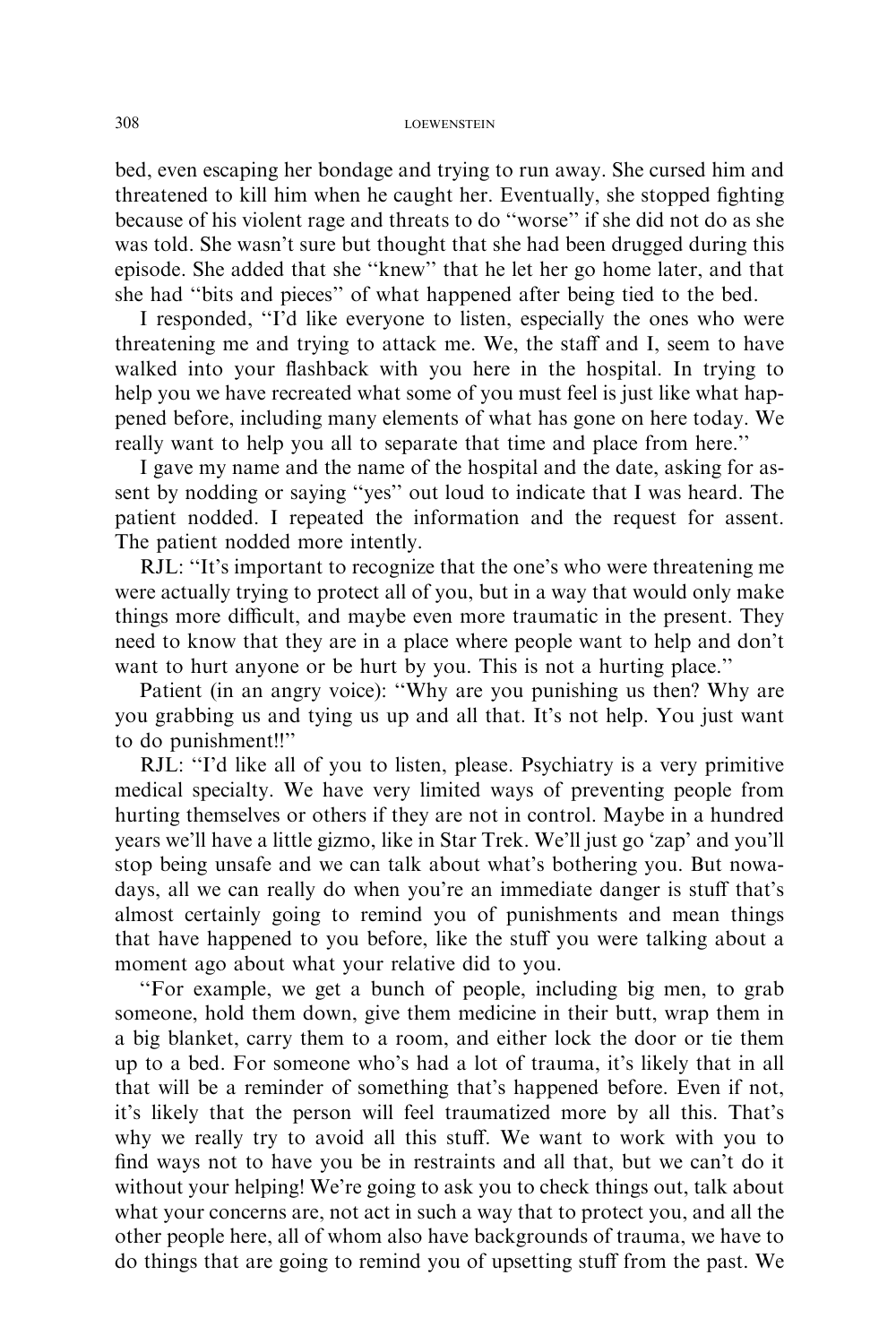would like all of you to be able to decide freely whether we are planning to behave in a mean or hurtful way with you, or just trying to do our best to help you recover from all that has happened to you before.''

Patient (in a deep voice): ''You look like him. How do we know you aren't trying to trick us? He always tricked us. He told us it would be 'OK.' It was safe. That he was sorry. He wouldn't do it anymore. We could trust him. Then, he just got us worse.'' She gazed away with a sick, sad look.

RJL: ''That's a really hard thing. It makes it hard to trust one's own judgment when that kind of thing happens, doesn't it? Makes it hard to trust anyone else inside who might get you into a terrible situation by trusting. It makes it hard to trust anyone who suggests that you trust him. It's all a big trigger.'' The patient nodded assent vigorously.

RJL: ''It's really a matter of risking, isn't it? Risking that we can all work together on solving some of these problems. You took a risk in talking to me so openly just now, even though you were very mistrustful. How did it go?''

Patient: ''I guess OK. You don't sound mean or nothing, but I still can't look at you, you look like him. I keep seeing him here.''

RJL: ''Sounds like your mind, by having his image stay so strong for you, is still trying to warn you about being tricked. Maybe there are parts inside who are still very concerned that no one gets co-opted too easily. I think they are really concerned for your safety and should be appreciated for being so caring and concerned.''

Patient in a different voice: ''But I hate them, some of them sound just like him, cursing, threatening all the time. They hurt me, cut me, and put things up me. I can't stand them. They won't let me talk about him. They just threaten me.''

RJL: ''How did they feel about what you told me about him and the child pornography?''

Patient: ''They didn't get too mad about that because you didn't make me get all into the details. It was a relief to say something about it.''

RJL: ''What would have bothered them about the details?''

Patient: ''That gets too much into the really big secrets that he told us he'd kill us for sure if we told, and kill my parents too.''

RJL: ''Again, it really sounds like they're trying to protect you from something they see as worse: threats to you and your family. I really think they care and want to help. It's just that their methods make it hard for many of you to see that. I think we can help all of you find ways to be protected from harm, but do it in ways that you are not harming yourselves or others. What do they think about what I'm saying?''

Patient: "They say that you make sense, but they're really not sure about all of this. It's all so different from how it's been. They're confused.''

RJL: ''Confused is good about all this, thinking about stuff is good. You can begin to keep an open mind about things you've been so sure of for a long time. I know it's a lot of new stuff. How about if they agree to think seriously about what we've talked about and back off from the threats, if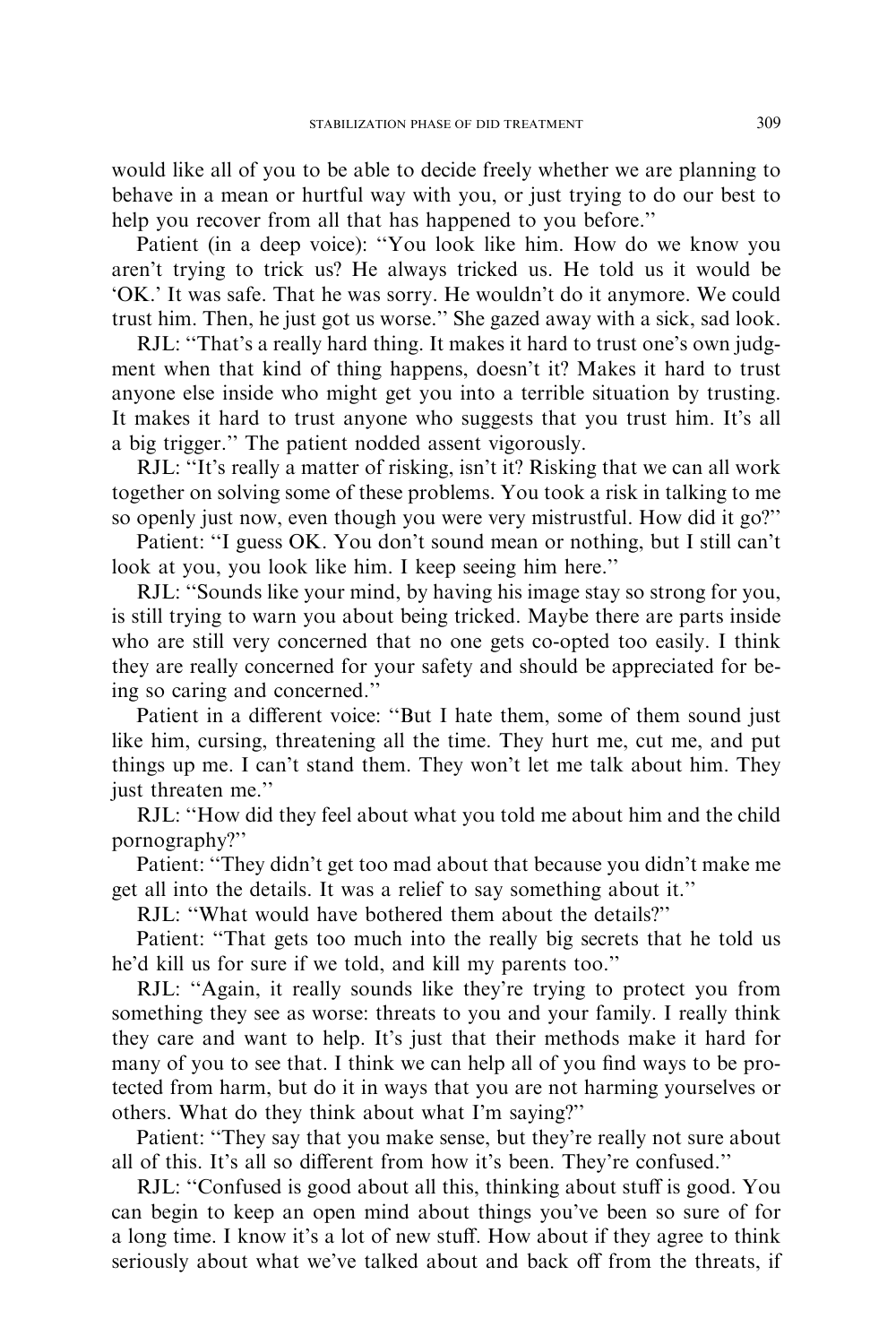we agree to not have anymore discussion about this right now, and just work on separating what happened before from what's going on here in the hospital?'' The patient nodded intently and her expression changed again.

Patient (in the voice that she first manifested): ''This is what I hate. How can I get better when they stop me from knowing about all the important stuff all the time? How am I going to remember? They can't control what I say or do!! I need my memories! I need to just get it all out of me, once and for all, so I don't have to live with this shit!!''

RJL: ''Well, how has it gone so far working on the memories by doing it the way you describe''?

Patient: "Not so good. I wind up lost in my car so I can't get to my sessions. I hurt myself. I've been in restraints a lot in hospitals before...."

RJL: "So, it's safe to say that it hasn't gone so well, right?"

Patient: "I guess."

RJL: ''Let me suggest a different approach, because if you try the same thing over and over and it just doesn't work, it might be time to try something different, don't you think?''

Patient: She nods assent with a sad smile. "Yeah," she said, "that's what I tell my students. I'm a special education teacher for learning disabled children.''

RJL: "OK. I'd like everyone to listen. Everyone listening? When everyone is listening, nod your head 'yes.' '' Patient nods. I repeated this request and received the assent several times. ''Everyone listening? It's important that we have some good listening. Everyone, inside, outside, known or unknown, anywhere in creation, please listen now.

''First, it's important for all of you to understand that the purpose of working on memories is not to just 'get it all out.' If that were so, we'd have everyone on this unit lined up just getting it all out. I know it really feels like that's what has to happen, like it's just this big thing inside that just should burst, but it doesn't work like that. You have to get safe and know how to work together with your system of selves before you can work on the memories with all the details and all the feelings. Even then it's not just letting it all hang out. It's a long slow process that is designed to overwhelm you as little as possible. We can discuss it in depth at a later time. Right now, your situation reminds me of a bunch of folks on a big sailboat that's taking on water. No one knows where the life vests are, or how to put them on. Half the crew is below decks refusing to come out, and the other half is fighting with each other. Then someone says, 'Ooh there's a hurricane, let's sail into that!' Doesn't sound likely that the ship and the crew are going to do very well there, does it? Sometimes, even if you're not prepared, a hurricane hits, but that's different from deliberately sailing into one.

''The first thing is that everyone needs to work on working together, getting safe from harm to yourselves and others. I really believe, from everything you've all said, that you've all been hurt enough. You don't need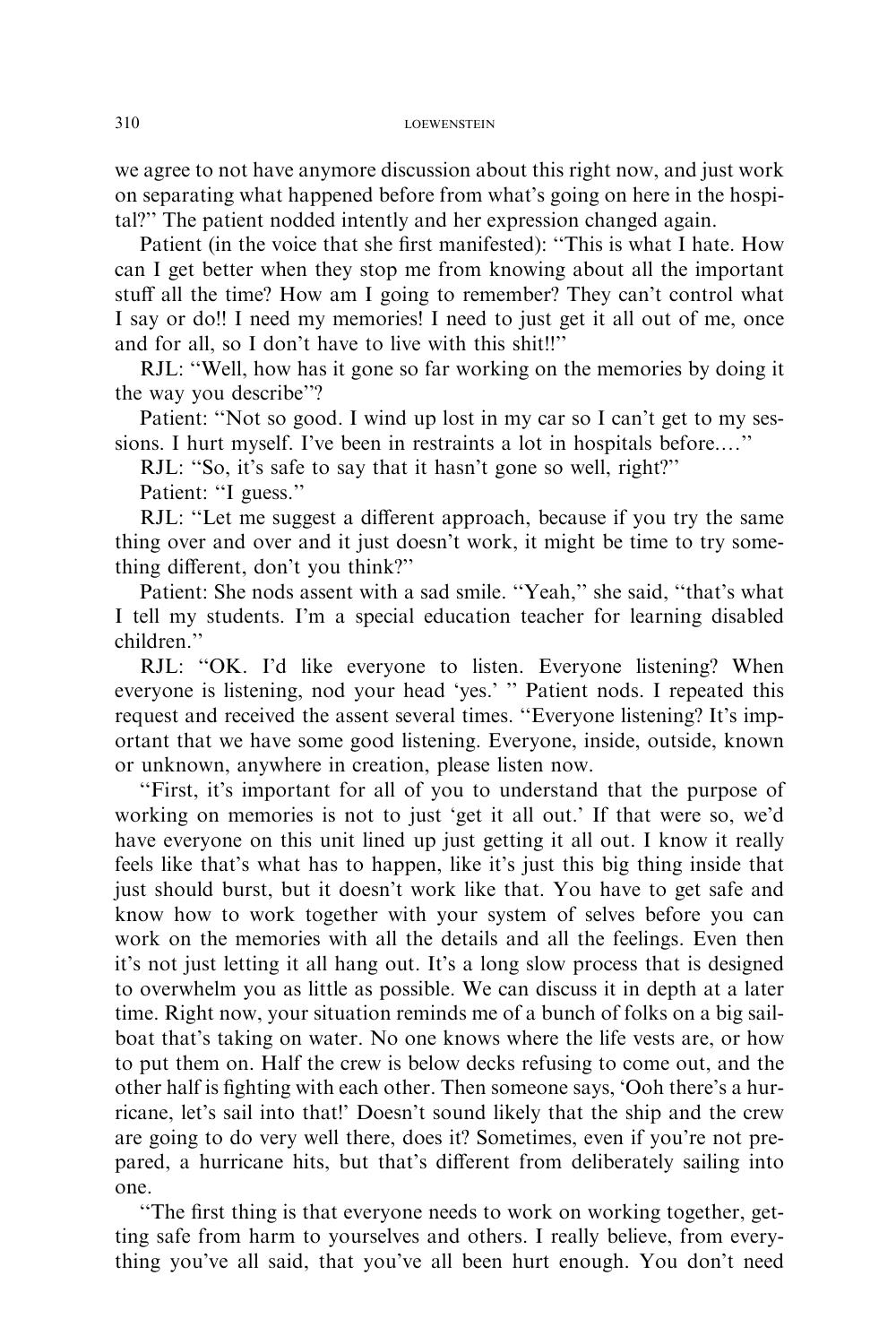any more harm coming to any of you or your body. You don't have to like everyone, love everyone, or even trust everyone inside. It's just a matter of seeing how you can begin to risk to work together.''

The patient began to look very tired and weary. I continued, ''You look pretty tired, we've done a lot of work and you're still in restraints.''

Patient: The patient nodded ruefully. ''When can I get out of these?'' she asked.

RJL: ''When you've really processed with the staff: how everyone is going to maintain safety here, that everyone has worked on understanding that this is a helping place, not a hurting place. If you're not sure, you wait before you go off and check out what's really going on, ask why people are doing what they are doing, OK?''

Patient: Nods assent. ''Everybody agree to that?'' She nods assent more vigorously.

RJL: "I'd like to teach all of you something to help keep things here more separate from before. Do you know what a split screen is?''

Patient: "Not really."

RJL: ''Like on television. Daffy Duck is doing something on one side of the screen and Bugs Bunny is doing something on the other. There's a line down the middle separating them. You could put me on one side and your relative on the other and compare and contrast the two of us.'' The patient looked puzzled.

''Another way is to think of one of those big life-size cutouts of Ronald Reagan, George Bush, and Bill Clinton. You superimpose one on me. Then, we move it over across the room, over into that chair over there, and you check out the similarities and differences between us.'' Again the patient looked confused.

RJL: ''Another way is the 'Highlights for Children' way.''

Patient: The patient looked oddly younger. In a pleased childish voice, she said, ''I know about Highlights for Children!!''

RJL: "OK, you know they have that section where you compare two pictures. You know, one house has two chimneys and the other has one; one has a square window and the other has a rectangular window...."

''I get it,'' said the patient in her first voice, looking relieved. ''You have different eyes. Your eyes are a different color, and you have a lot more grey hair...."

RJL: ''Thanks a lot!''

The patient laughed. ''And your eyes are nice, not mean like his.'' She shivered. ''He has these cold, dead eyes.'' She settled back, looking calmer.

RJL: ''OK, so we have a plan. You guys are going to work on separating the hospital and me from the perpetrator and the place where he took you. You're going to work on getting to know the staff here as people in 2005, not back when you were a kid. If everyone can agree not to do anything to hurt themselves or anyone else and really mean it, and agree to get help from staff before you do anything to harm anyone, you'll be able to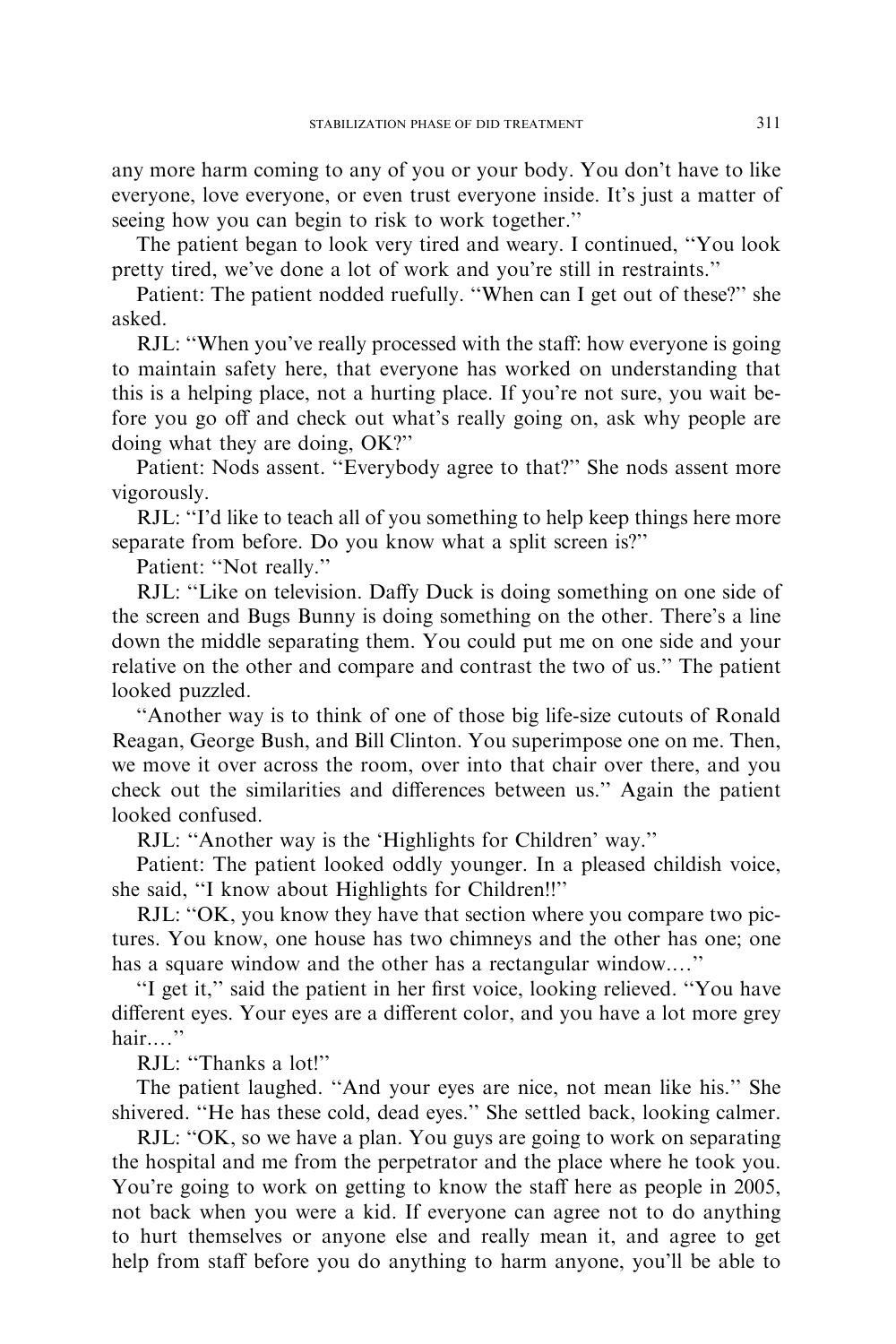get out of restraints. Does everyone really hear me, especially those who were violent when we first met? I hope you guys really think about this too, because I don't think you need any more time in your life being tied up, even if it's to protect you now.'' The patient nodded vigorous assent.

I added: ''I'm going to ask the one's who were threatening violence before to be more aware, closer by, observing what goes on here, so you can decide if we can be counted on to do as we say, within the limits of our being fallible humans working with 19 other patients in the hospital. If you have concerns or questions, I'm going to ask you to raise them by talking with me or the staff, not by action.'' As I said this, the patient's expression began to subtly change, looking more like the face of the patient before she lost control. She maintained control, however, and nodded assent thoughtfully.

Before leaving, I asked ''those who were just 'up close' now, I'd like you to 'step back' now, on the count of three, to allow the one who was here at the beginning to be fully forward. One, two, three.'' The patient's expression changed back to the sad perplexed one I had encountered originally. She stated that she felt ''tired out, but calmer. I don't really know why.''

I asked Ms. A what she remembered of the discussion that we had had. She said that she remembered very little of it. She asked me to tell her what had been said by the ''others''. Instead, I suggested that she ask her "mind", or the "others" inside, to tell her what they felt she was able to know of the conversation with me. I pointed out that I could tell her, but if I did so, she wouldn't learn anything new about communicating with her "parts". If she relied on "outside people" to keep her informed, then, when she was alone, she would have no ability to find out things within her. In addition, the ''others'' might have a better sense than I of what she could tolerate knowing. I asked the others if they were comfortable with what I proposed. The patient nodded in a trance-like way. Then, I asked Ms. A to ''listen inwardly'' and to tell me what she learned.

She said, ''They said, they had had a talk with you that they were going to think about a lot. They had heard about a lot of new ideas. They think we might learn some things here. That's all.'' I told her we would stop for now, but that I would see her the next day.

I concluded the interview and left the room. I talked with the staff about a plan to help the patient get out of restraints. The staff was to work on helping the patient maintain orientation in the present and to continue to separate past and present about feeling imprisoned by her relative, and other matters as they came up.

The patient rapidly came out of restraints and did not require them again during a month-long hospitalization. In therapy, the alter personality system was directly engaged to work on becoming more aware of a variety of reminders that precipitated flashbacks, switching, loss of current reality orientation, and urges to behave violently. She was helped to make connections to many aspects of her experience that served as subtle traumatic triggers and reminders of her reported abuse. For example, she became more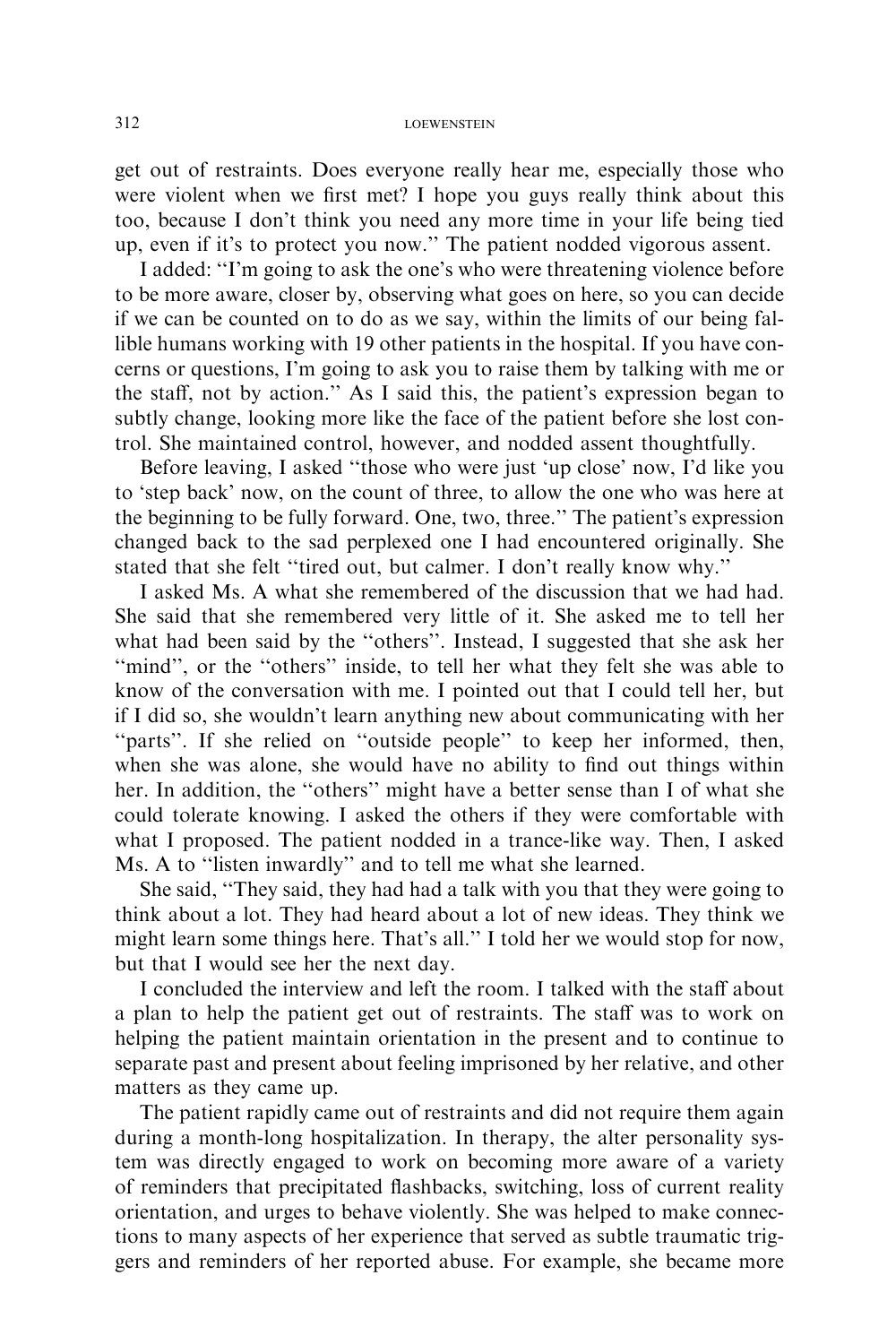and more panicky as the day went on, usually feeling overwhelmed, asking for multiple extra medications, starting around 4 PM. When simply asked what occurred to her about this time of day, related to her earlier life experience, she recalled that, as a child, 4 PM was approximately the time that she would go after school to her abusive relative's house for ''child care'' while her parents worked. She was frequently left there alone with this man. She reported that this was when much of the early abuse with him occurred.

As the hospitalization progressed, she worked on strategies for real-world self-protection in her current life from her relative, who was said to be involved currently in a variety of criminal activities. She was also able to express anger at her family for having failed to protect her as a child and for rationalizing visible evidence that she was being hurt. Work was done with the patient and her husband to help him have a better appreciation of the patient's reaction to seeing the relative and to help him take more seriously her fear and distress about this.

#### **Discussion**

#### Reframing and the therapeutic alliance

Throughout my meeting with Ms. A, I continually reframe symptoms as psychologically explicable responses to her situation, especially those that she experiences as distressing and devastating. The alters, especially those who seem the most alien to the ''everyday'' self-states, must be understood as embodiments of the patient's survival, not evil or alien beings. To do otherwise serves to buttress rather than to moderate the delusional separateness so common in DID patients [5,6]. Similes and metaphor are helpful in making this comprehensible to the patient, using the DID patient's highly developed capacity for abstraction and self-observation (see the article by Brand et al elsewhere in this issue) [\[7,8\].](https://www.researchgate.net/publication/20961193_Characteristics_of_Patients_with_Multiple_Personality_and_Dissociative_Disorders_on_Psychological_Testing?el=1_x_8&enrichId=rgreq-73d025dd-a934-4b06-a278-612f2a3763d5&enrichSource=Y292ZXJQYWdlOzcyNDcwOTc7QVM6MTAzNzg4NTU1ODAwNTg2QDE0MDE3NTY1Mjg2MTI=)

For example, the patient can be asked: ''If you were in the Underground in Nazi Germany, and someone asked for your identification, would you say, 'Oh, yeah. I'm in the Underground?' No. You'd act like the most convincing Nazi you could. That may help explain why [so and so, the persecutory alter] doesn't just acknowledge what he's actually all about when I suggest that he's really trying to help and protect with all his strength. He doesn't believe or doesn't trust that he's free of the Nazis now, or that I'm not just the cleverest Nazi he's met yet.''

As I explain to patients, DID is a very logical disorder. The trick, however, is to understand the underlying logic. Patients find this process both relieving and disconcerting. They say things like, ''This makes a lot of things in my life make sense for once. But I don't like any of this at all.''

In addition, I begin working on the therapeutic alliance in the first interactions with the patient. Work on reframing, communication, and cooperation among the alters can be understood as development of a kind of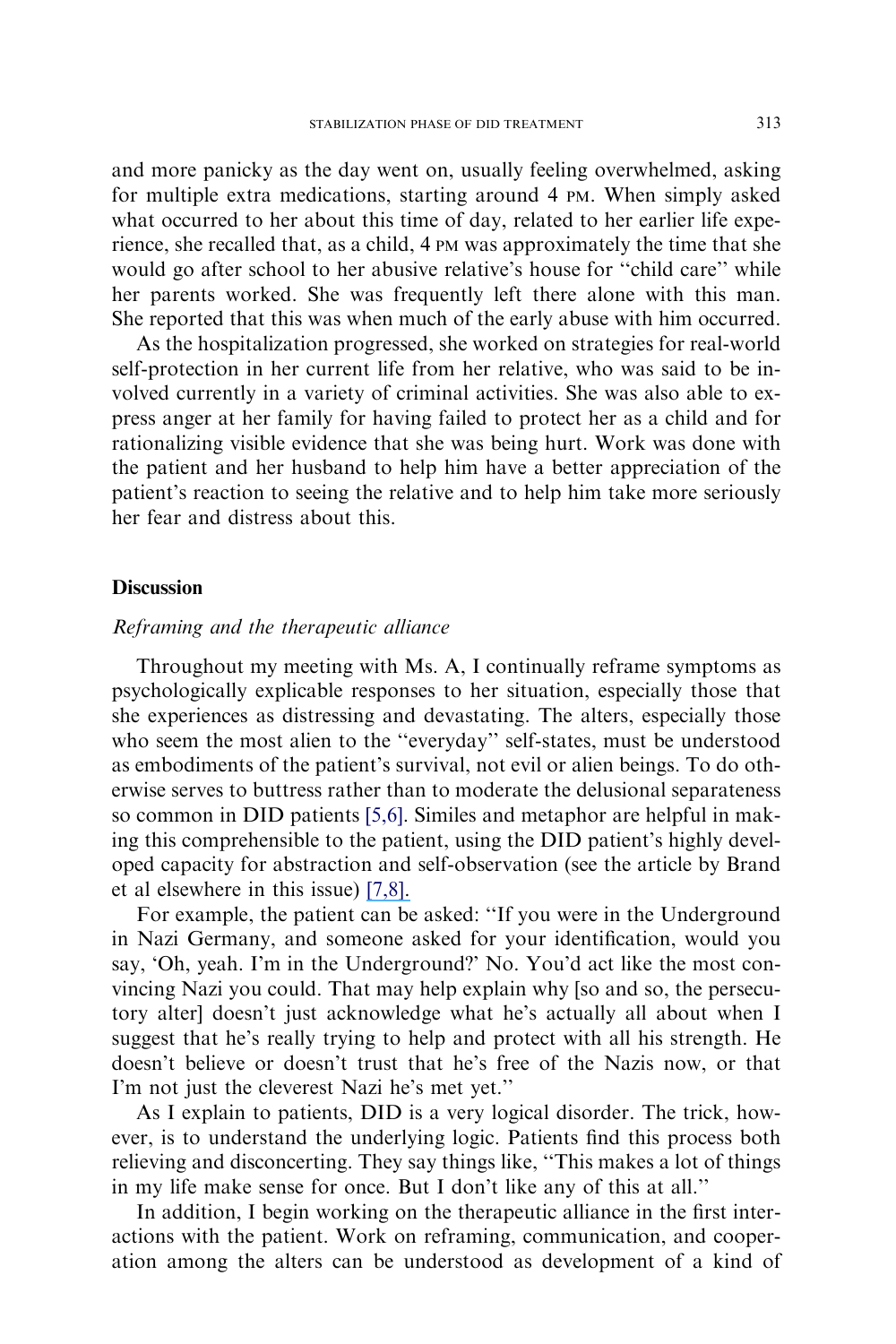internal therapeutic alliance among the self-states to work toward recovery by becoming more tolerant, collaborative, and decent toward one another. Kluft [5,6,9] in particular has cited the development of the therapeutic alliance as one of the most crucial elements in successful DID therapy.

As described by most experienced DID therapists, I am very active with the patient, talking a lot, anticipating problems, suggesting solutions, and changing directions when new issues come up. I have very specific ideas about the basic issues that will be encountered in therapy: safety concerns, the need for improved internal communication and collaboration, separation of past and present, reframing, therapeutic alliance, responsibility for behavior, among many others. This does not preclude my listening with great care, however, and responding thoughtfully to what the patient presents.

#### Unconscious flashbacks

Putnam [1], among others, has discussed the seemingly uncanny way in which DID patients unconsciously recreate personally specific traumatic scenarios in their contemporary life, including the involvement of others in complementary roles in these situations. Blank [10] has described this as an ''unconscious flashback'' in which

manifest psychic content is only indirectly related to [traumatic experiences].... The individual's state of consciousness, outwardly observed may or may not be altered. Memories, affects and impulses...come forth...without conscious visual or other registration. The subject...[carries] out complex integrated actions based on past experiences that are not consciously remembered, with no awareness that he is repeating anything.. As in post-hypnotic suggestion, the subject invents rationalizations for his or her behavior.

In discussing this phenomenon, in 1993 [11] I stated

It is less commonly realized, however, that unconscious flashback experiences permeate the life of the multiple personality disorder patient and are frequently omnipresent in the therapy. In addition, projective identifications in the dissociative transference field may give rise to an uncanny phenomenon in which the patient and therapist appear to have ''walked into the flashback together'' as one of my patients described it.

Another window into the pervasiveness of complex, often multilayered, posttraumatic responding in DID is found in research on the psychologic structure of DID patients using psychologic assessment (see the article by Brand et al elsewhere in this issue) [\[7,8\].](https://www.researchgate.net/publication/20961193_Characteristics_of_Patients_with_Multiple_Personality_and_Dissociative_Disorders_on_Psychological_Testing?el=1_x_8&enrichId=rgreq-73d025dd-a934-4b06-a278-612f2a3763d5&enrichSource=Y292ZXJQYWdlOzcyNDcwOTc7QVM6MTAzNzg4NTU1ODAwNTg2QDE0MDE3NTY1Mjg2MTI=) For example, the researchers had to develop a ''traumatic content' score on the Rorschach, because repeated traumatic intrusions into projective testing were ubiquitous in DID, including going into full flashback with the Rorschach card as a stimulus.

Inquiry about whether the situation reminds the patient of something from the past is a surprisingly simple way to find out about posttraumatic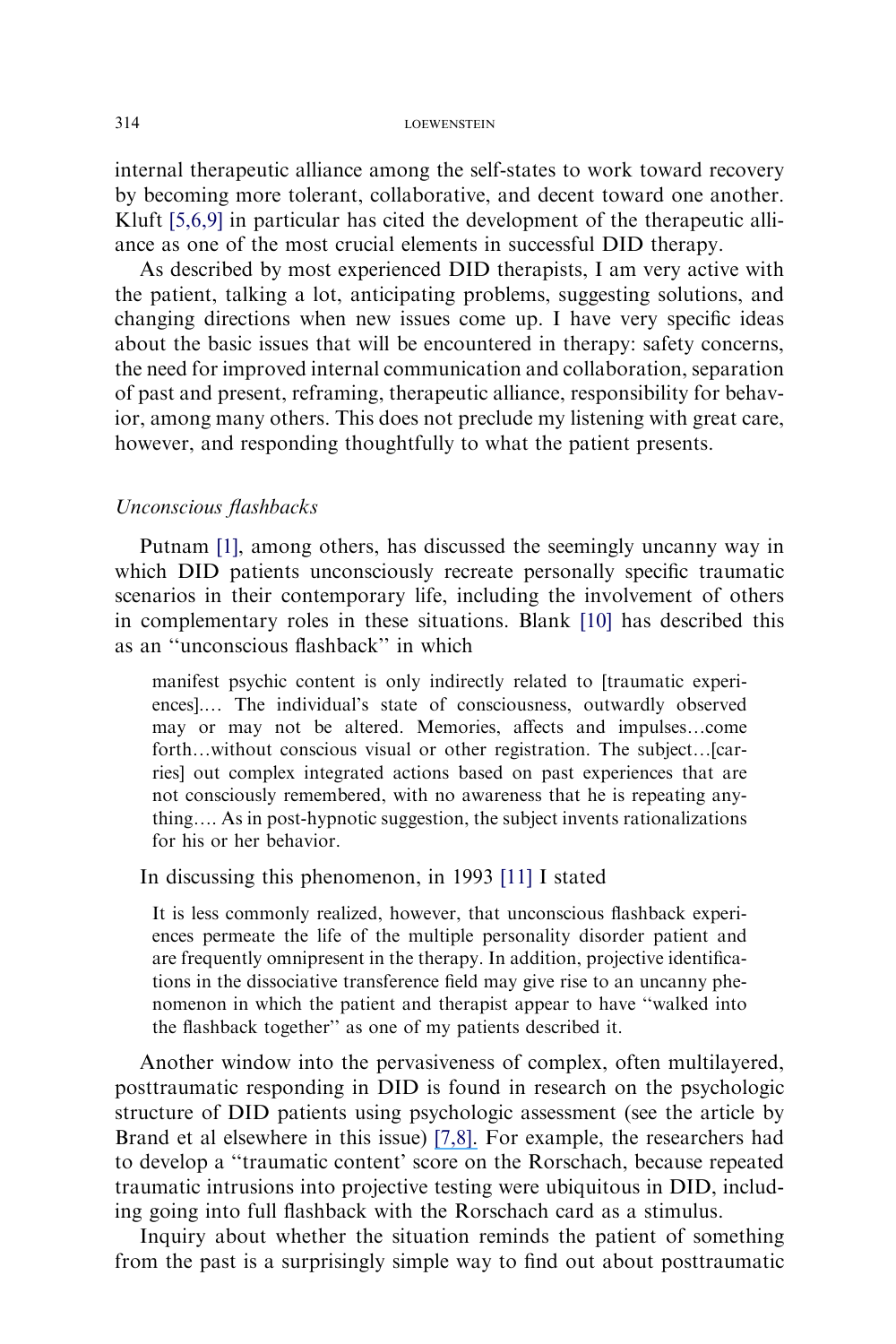responding. At least a basic narrative of the material may be readily available to the patient's consciousness. Alternatively, a more specific question can be asked, such as ''Is there anything significant (distressing, upsetting, traumatic—potentially more suggestive terms) that comes to mind about that 4 PM time, or late afternoon, that seems to be associated with getting so upset every day?'' It may help to give a classical free association suggestion: ''Tell me whatever goes through your mind, even if it seems silly or irrelevant. Just reflect inwardly, let your mind open up to your inner experience, and share with me whatever you may think, see, hear..'' To be sure, cautions about the complexities of memory and its reliability should inform inquiries of this nature [\[4,6,9\].](https://www.researchgate.net/publication/232438745_Memory_Trauma_Treatment_and_the_Law?el=1_x_8&enrichId=rgreq-73d025dd-a934-4b06-a278-612f2a3763d5&enrichSource=Y292ZXJQYWdlOzcyNDcwOTc7QVM6MTAzNzg4NTU1ODAwNTg2QDE0MDE3NTY1Mjg2MTI=)

#### Talking over

I repeatedly use the technique of ''talking over'' [1] to communicate with alters without inducing a frank switch. This approach skims the dissociative surface [12], mobilizing the copresence of alters, frequently experienced as passive influence symptoms by the patient. As described by Kluft [6], Putnam [1], and Ross [\[2\],](https://www.researchgate.net/publication/254851655_Dissociative_identity_disorder_diagnosis_clinical_features_and_treatment_of_multiple_personality_disorder_Colin_A_Ross?el=1_x_8&enrichId=rgreq-73d025dd-a934-4b06-a278-612f2a3763d5&enrichSource=Y292ZXJQYWdlOzcyNDcwOTc7QVM6MTAzNzg4NTU1ODAwNTg2QDE0MDE3NTY1Mjg2MTI=) I assume that alters need to be prompted to listen, often repeatedly, and that many alters experience themselves as disoriented to current circumstances, requiring concrete reorientation. Ideomotor signaling [13], asking the patient to assent nonverbally, can be quite helpful when using talking-over interventions. To be sure, the clinician must use other forms of data (verbal, behavioral, and so forth) to decide how to understand these ideomotor responses, just as one does with any communication by the patient.

With Ms. A, I targeted the violent and persecutory alters immediately and began to reframe their behavior and to attempt more of an alliance with them. In a patient who is not in an acute safety crisis, where these alters may be more hidden, I usually go more slowly, allowing the material develop with less active prompting by me. Nonetheless, one of my first tasks is to identify, access, and talk to the seemingly persecutory, self-harming, violent, dangerous, shaming, so-called ''bad'' alters. It is essential for the patient's stabilization to communicate with these self-states and to begin to understand their crucial helping function [\[1,2,6\].](https://www.researchgate.net/publication/254851655_Dissociative_identity_disorder_diagnosis_clinical_features_and_treatment_of_multiple_personality_disorder_Colin_A_Ross?el=1_x_8&enrichId=rgreq-73d025dd-a934-4b06-a278-612f2a3763d5&enrichSource=Y292ZXJQYWdlOzcyNDcwOTc7QVM6MTAzNzg4NTU1ODAwNTg2QDE0MDE3NTY1Mjg2MTI=) In addition, this kind of intervention is a kind of provocative test to begin to see how responsive the patient is likely to be to reframing interventions and attempts to engage the alter system to form an alliance with me and among its members. This allows me to begin to form initial hypotheses concerning the difficulties that may be encountered in the therapy, especially the depth of entrenched internal conflicts and the tenaciousness with which the patient holds onto his or her multiple realities [9,12]. Asking if there are any objections to a particular new strategy is especially important because these can be immediately addressed in direct or indirect conversation with an alter or group of alters. Often, objections are not volunteered and remain hidden. Accordingly, they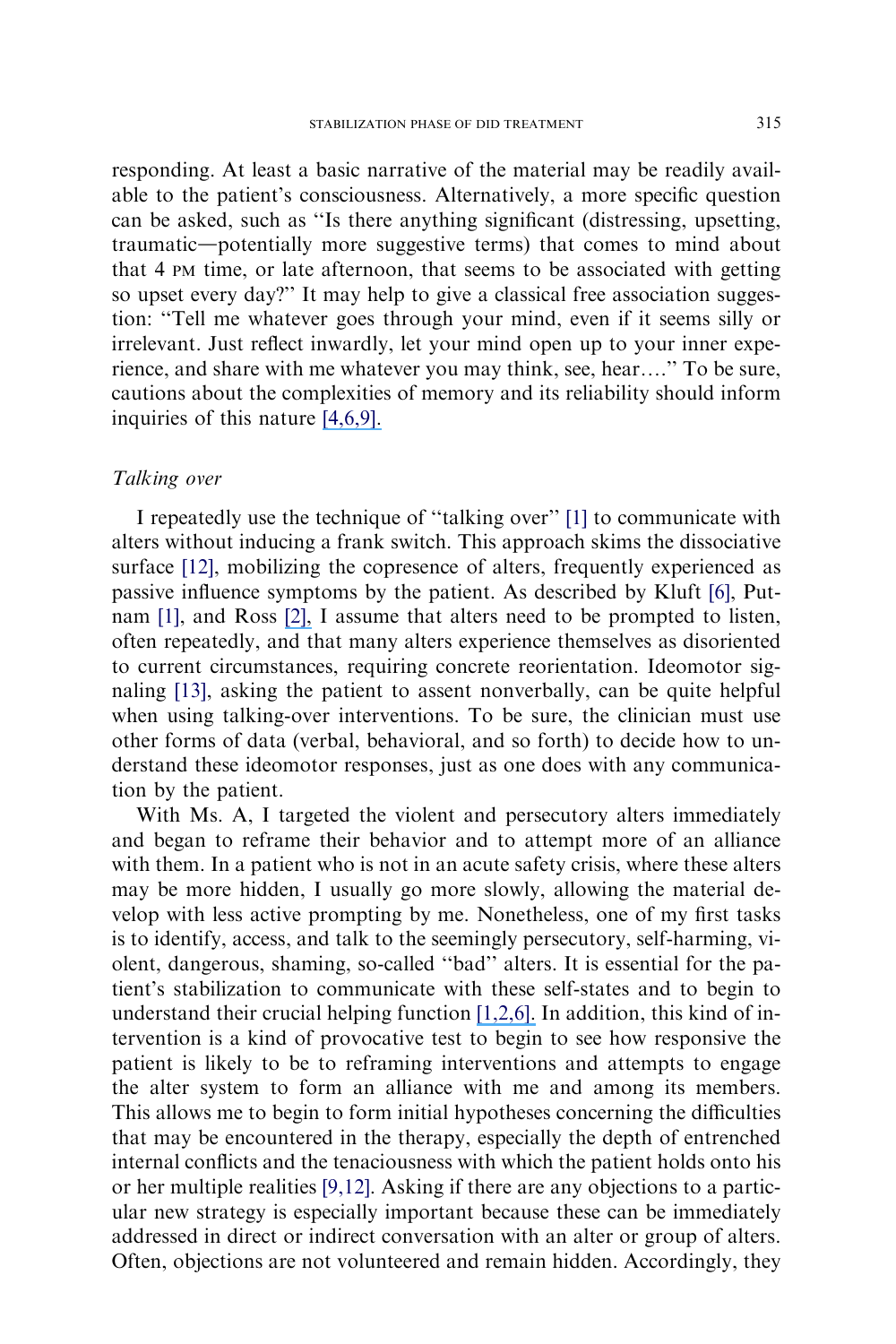are much easier to work with if they are anticipated and inquired about, rather than waiting for sabotage of a healthier new strategy (and another crisis) to announce the presence of the objection.

#### Posttraumatic intrusions

The therapist needs to be active in detecting early signs that the patient is becoming overwhelmed by intrusive posttraumatic stress disorder symptoms. Here, the therapist must actively intervene to back off intrusive material and help the patient begin to develop strategies to distance or attenuate its impact. Ms. A's history and current dyscontrol indicated that she had limited skills to manage DID, let alone discussion of the trauma history. At the same time, however, in many situations in which the patient is overwhelmed by intense, inexplicable reactions, it can help the patient make sense of the experience to allow a brief, cognitive, distanced report of aspects of the event to connect the past trauma with current response [14]. Here one is attempting to help the patient separate past from present by understanding something specific about the traumatic memories that are affecting responses to current circumstances. This is in contrast to stage two therapy, where the goal is to bring the past into the present in an affectively intense and cognitively detailed way.

For example, another patient was packing to move to a new apartment. She became panicky, shaky, and kept having an intrusive thought that this activity was ''dangerous.'' Suddenly it occurred to her that, as a child, packing was usually associated with vacation travel to visit relatives in another city where, over many years, she reported being molested by a family friend. She also recalled that by the age of 6, her family put her alone on the Greyhound bus, with her little suitcase that she learned to pack, to travel by herself for hundreds of miles to visit these relatives. Despite the distress at the recollections, she reported being, ''Happy. Well, not really happy,'' at this recollection because it allowed her to understand why she had always panicked at the idea of moving. She had felt, ''stupid, crazy, wacko,'' and deeply ashamed about this. Retrieval of the cognitive component of the memories reduced her sense of shame and ineffectiveness because of her inability, until now, to ''make it go away'' by repeatedly berating herself for having ''these stupid feelings.'' The recollection made explicable her intense, seemingly perplexing emotional response. In turn, this allowed her to be more able to pack ''in the present'' without feeling endangered by doing so.

This process can sometimes be explained to the patient as an emotional flashback in which the affective component of the dissociated trauma memory [15] returns without the sensory or cognitive components. This term can also describe a pervasive emotional response to a current situation that fits the current situation, but is much more intense and compelling than can be understood by the current situation alone. This is illustrated in the next case study.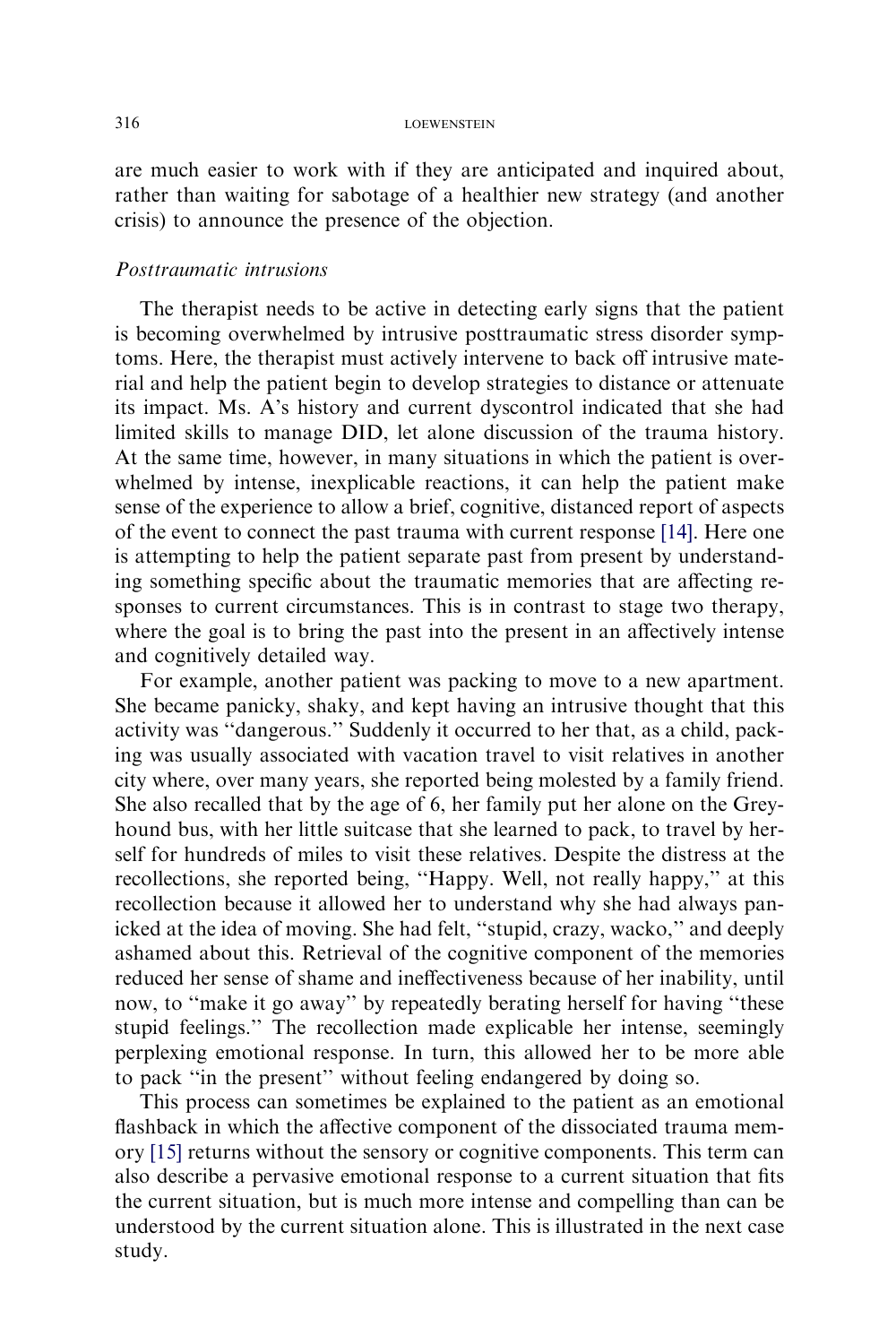#### Imagery

With Ms. A, I began to use a distancing image very quickly when she showed signs that she was having an increase in posttraumatic stress disorder reactivity. The newspaper image seems to be one that most patients grasp readily. This kind of imagery, and the patient's ready acceptance of it, mobilizes the often-described high hypnotizability and dissociativity of the DID patient without formal induction of hypnosis [16,17]. These interventions can be immediately reassuring to the patient that there are tools to help reduce highly distressing symptoms that seemed without anodyne in the past.

It is important to tailor the imagery to the patient and to the clinical situation. Alternatives to the newspaper may include a more typical screen image as described by Putnam [1] with a mental remote control to modify the screen. As an initial quick intervention, I tend to use the newspaper image, and introduce the screen image later to help the patient work more systematically on containment of posttraumatic stress disorder intrusions. Some patients, however, especially those with a reported history of being in child or adult pornography, may have trouble using a movie or television screen image. A computer screen may be a useful substitute (with file folders to close, and so forth). Kluft (in Hammond [13]) has described the library image with a book that prints the painful material onto a blank page, only showing the patient as much as he or she can tolerate knowing at a given time.

These interventions may be crucial in giving the patient a sense of control over trauma material. A successful distancing intervention may be the first experience the patient has had that traumatic memories can be managed safely in a clinical context.

With Ms. A, I also introduced the idea of being in the flashback together and needing to separate past from present. Subsequently, I worked on the issue of free choice: the patient being able to decide freely that we want to help her, but she needs to separate from the past to do so. I often point out to patients that being in a flashback, conscious or unconscious, robs them of their freedom to choose responses to a given person or situation. I sometimes add, ''You are free to judge that I am a jerk or a mean person, but please separate me from that person who lives rent-free in your head first. At least decide that I am a bozo on my own merits.'' For many DID patients, like Ms. A, the notion of trusting is associated with being repeatedly betrayed. I tell them that I have no intention of harming them or exploiting them, but that they must judge for themselves over time that I live up to that pledge.

As Ross [\[2\]](https://www.researchgate.net/publication/254851655_Dissociative_identity_disorder_diagnosis_clinical_features_and_treatment_of_multiple_personality_disorder_Colin_A_Ross?el=1_x_8&enrichId=rgreq-73d025dd-a934-4b06-a278-612f2a3763d5&enrichSource=Y292ZXJQYWdlOzcyNDcwOTc7QVM6MTAzNzg4NTU1ODAwNTg2QDE0MDE3NTY1Mjg2MTI=) and others have described, I frequently ask the most suspicious alters to watch carefully and to speak up if they have any questions or concerns about what is transpiring. Further, I immediately start working on reframing the intent of the angry, violent, persecutory alters as attempts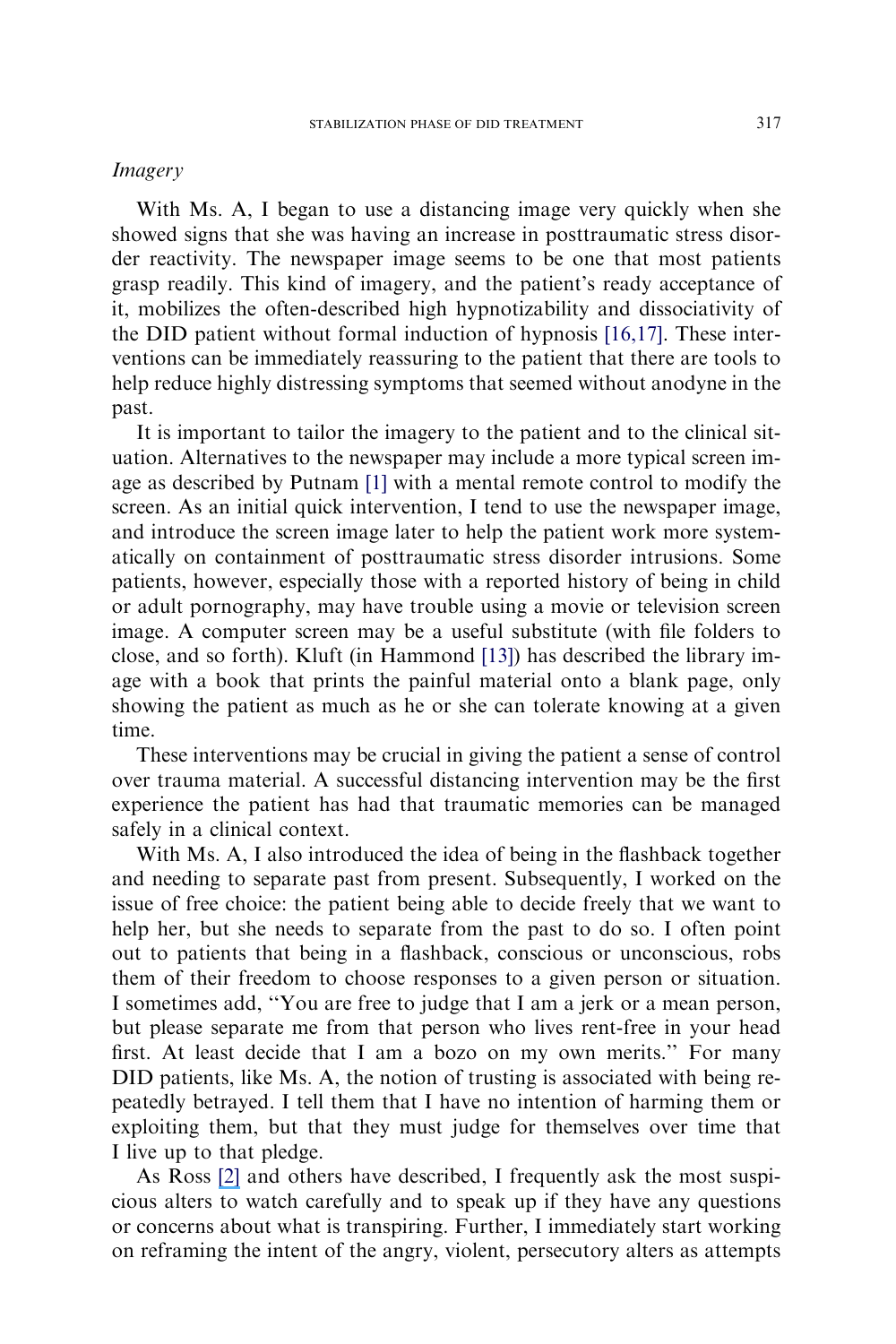to help and protect, although being careful not to validate their means (usually self-harm, internal emotional abuse, and so forth), and to support those alters who feel harmed as having a legitimate complaint.

Further, I introduced to Ms. A the idea that the alters may mistrust one another, not just outside people. In particular, this is a common occurrence when the patient reports that he or she has been prevailed on to trust abusive individuals, only to have this trust shattered. This may be especially difficult for the patient who reports that the abuser apologized, asked the patient to trust him repeatedly, then violated the trust. This may also occur under other circumstances (eg, believing a mother who promises repeatedly to leave an abusive spouse, but never does so). The intense shame, demoralization, and despair at giving trust and being betrayed repeatedly can lead to difficulty in trusting one's own judgment about many important life issues. In DID, this is often manifested as an internal war among the alters, sometimes resulting in complete paralysis and global withdrawal.

The idea of the patient taking a risk to work on issues is a helpful one that may better connect with the patient's experience of hopelessness about anything being helpful and fear that connections with others can only lead to disaster. The intense shame at being repeatedly tricked (''like Charlie Brown with Lucy holding the football," as one patient reported) may result in a person who completely doubts his or her own judgment about whether to trust again (she added, ''and, she was Charlie Brown's psychiatrist!'') Some sadistic abusers are reported deliberately to inspire trust in the victim to take pleasure in the repeated betrayal: ''He only wanted to see the look in my eyes when he betrayed me one more time.''

Similarly, in some DID patients, a motivation for repeated ''snatching defeat from the jaws of victory'' results from a belief that any confidence in the continuation of something good inevitably will be unpredictably shattered when the good thing is discovered and taken away or destroyed by the abuser. Accordingly, to control what is thought to be the inevitable outcome, the patient (in an alternate personality) sabotages himself or herself whenever the possibility arises of success, better relationships, improvement in treatment, and so forth. This may be a tenacious dynamic to overcome, because overcoming it results in the patient tolerating the anxiety associated with the idea of getting better, increasing the fear of having the "good" taken away again. In this situation, any adversity or obstacle, traumatizing or quotidian, can be seen by the patient as proof that this cognitive distortion is the truth.

#### Safety

Finally, I set clear limits about demonstrating safety before coming out of restraints. I made clear that there are expectations about the patient's maintenance of safety and, most importantly, honesty about difficulty managing safety. I also insisted that the patient is not given a free pass on issues of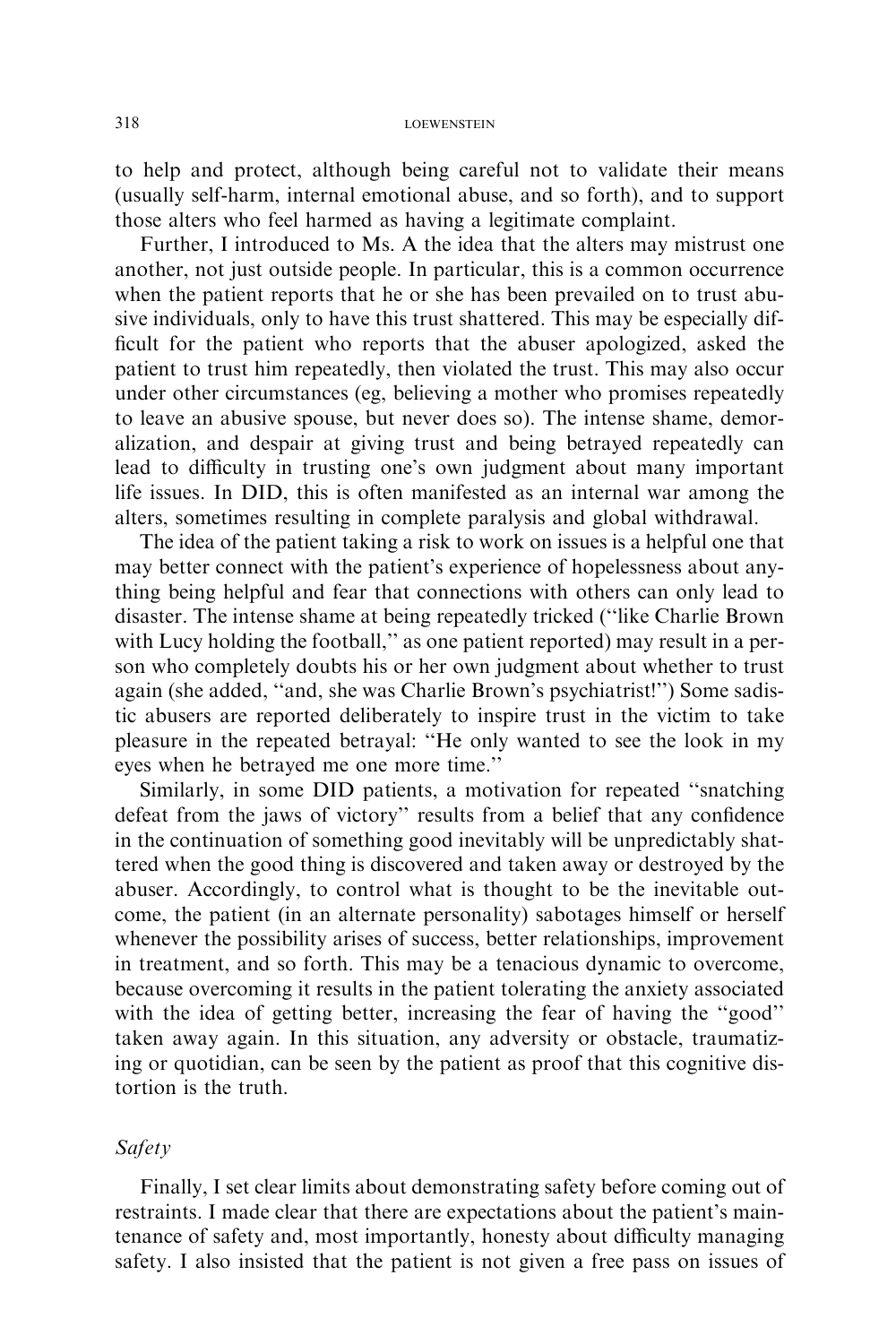personal responsibility (eg, getting out of restraints). Ms A had to demonstrate that she had made concrete efforts to change before a behavioral contingency would be modified.

I gave homework about this to work on separating past from present, dealing with fear by talking not acting, and working on specific goals for increased safety. I also discussed with the unit nursing staff the clinical situation, the safety issues, and what the patient needed to do to come out of restraints. In inpatient settings, particularly when a patient has been unsafe, it is vital that the treating clinician involve the nursing staff in understanding the treatment plan. If we are to ask the DID patient to communicate and collaborate effectively among the members of the inner team, we cannot ask less of the outside clinical team.

#### Case history 2

Ms. B is a woman in her early 40's who sought treatment with me for DID, posttraumatic stress disorder, depressive symptoms, recurrent selfmutilation, and repeated self-destructive behaviors in which she would, with great creativity, undermine any business enterprise that she started, once it became successful. Because she was a talented businesswoman with a gift for inspiring others, she created and then demolished a number of successful enterprises. This resulted in a kind of recurrent Phoenix-like pattern to her life. She began treatment with trepidation, having seen me in consultation some years before. At that time I had confirmed the diagnosis of DID. The patient spent the consultation switching continuously, however, returning to the bewildered, amnestic host alter self-state at the end of the consultation session. She fled from the office insisting that I was ''crazy'' for confirming her treating psychiatrist's tentative DID diagnosis.

Before the DID diagnosis being suspected, Ms. B had spent years in unproductive psychiatric treatment for refractory affective symptoms, requiring hospitalization after lethal suicide attempts on several occasions. Even after the DID diagnosis, she had seen several therapists over the years with little progress. When she contacted me again for treatment, she had begun a new business venture that was prospering. She had also hired her daughter and son-in-law, however, both of whom had major substance abuse problems. They had looted one of her last businesses, ultimately writing a variety of bad checks on her accounts. Despite costly legal problems that resulted from this fiasco, she believed she could not refuse her daughter employment. She blamed herself for the daughter's troubles, relating them to her deficiencies as a parent because of her psychiatric problems and tumultuous life history.

Ms. B grew up in a slum neighborhood in a large Midwestern city. Her memory for her early life was limited. She knew more about it than she remembered. Her mother had died before she was 2 years old. Her father was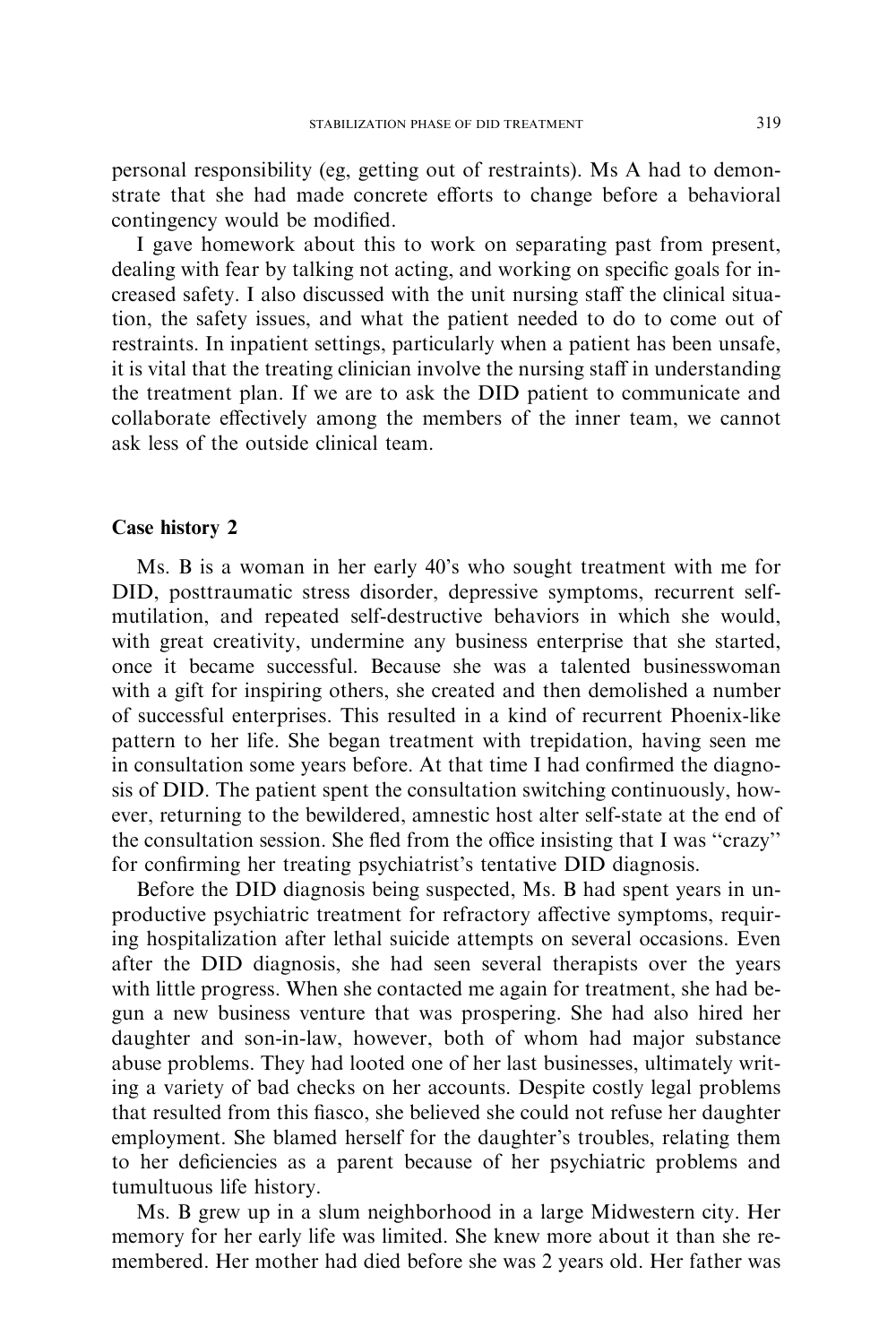unknown. Her uncle and aunt had adopted her. The uncle was reported to be a violent, cruel alcoholic. The aunt, a compulsively religious woman, was reported to have heard voices, believed that God spoke to her through the television, and that the neighbors could be heard talking about her through the walls. Ms. B had flashes of a memory, when she was 6 years old, of a violent fight with her uncle destroying the furniture, grabbing her, and taking her into the bedroom while her aunt screamed at both of them. She knew that during her childhood she was seen in the emergency department of the ''charity'' hospital in her home city for broken bones, vaginal bleeding, and infections. She knew also that she had been removed from her adoptive family's custody when she was 6, but had no recall of how or why she was returned to them when she was 8. She gave birth to her daughter at 15 and was married to a violent alcoholic by 16. She gave birth to a son when she was 17. Despite all this, she had excelled at school, finding it an island of peace. Several teachers recognized her intelligence, befriended her, and supported her intellectual endeavors, even after she was forced to leave school when she became pregnant at 14.

The uncle and aunt both died when she was 18. She divorced her husband and began to make her way in the world. While working several jobs, she obtained a high school equivalency degree, attended college, and eventually attained a master's degree in philosophy. She married again and moved with her husband to the Baltimore area. Divorced from him, she obtained better and better jobs. Eventually, she was able to move her family to a prosperous, suburban neighborhood and began her career as a businesswoman.

Ms. B's symptoms on initial evaluation included recurrent, dense, dissociative amnesia resulting in a variety of problems. These included buying clothing and other items that she could not afford; driving long distances and finding herself in other cities and states without recall for her journey; and finding herself cut and bleeding from cuts to her arms, legs, and genitals. Also without recall, she found that she had made a variety of brilliant business decisions, held successful meetings with customers, and introduced several new computer innovations to her company.

She heard voices in her head, arguing, berating her, and threatening her. Some voices spoke calmly and soothingly to her. Other voices sounded like those of her uncle and aunt, respectively. The uncle voice cursed her and called her a ''whore,'' a ''slut,'' and a ''stupid cunt.'' The aunt voice spoke in religious homilies. Ms. B was filled with shame at her belief that she had utterly failed to live up to these latter directives.

In the second session with me, Ms. B sat nervously discussing her recent history. She had found herself in Washington, DC, the night before, about 50 miles from her home. She had lost a number of hours for which she had no recall. As she discussed this, she began to complain of a headache, looked stricken, fell silent, then looked away. When she looked up again, she spoke in a soft voice with a slight British lilt. She introduced herself as ''Mrs. J,'' her former married name.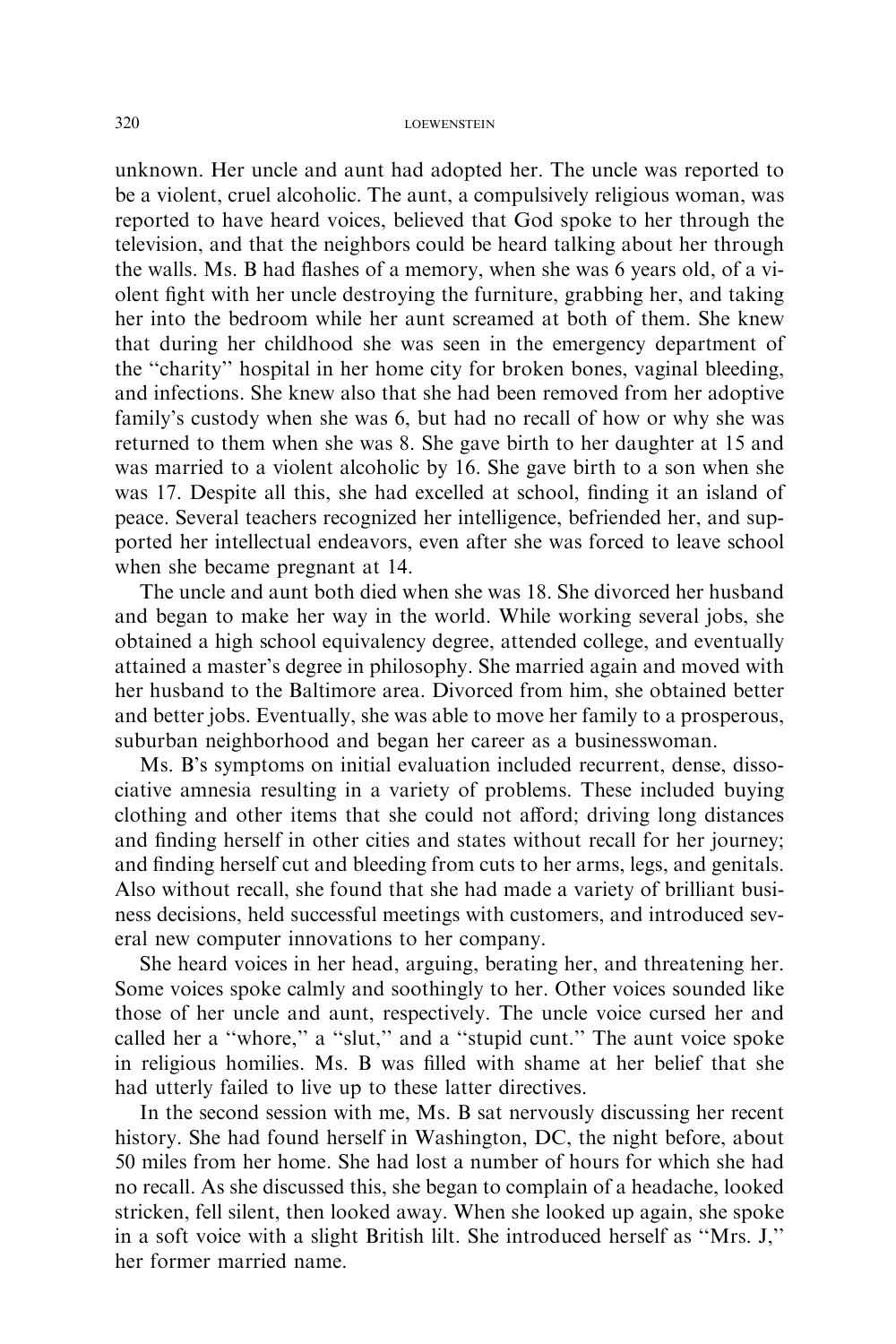Mrs. J: ''Oh, she is so confused and getting more depressed, the poor child. She doesn't know what has gone on. I have to tell you, Doctor, that the driving is the least of the problems; she has been cut again, on her arm. Not that she needs stitches, this time, I can assure you. She's too ashamed of it to tell you herself. I think she's getting dangerous again, like those other times when she was in the ICU. That's really why I called to make the first appointment.''

She told me that she knew a number or alter self-states, but could do little to control them. She described several child self-states, a caretaker for them, a worker who ''built up these businesses for her, but has no social finesse,'' a driver who was said to be responsible for the long-distance travel, and several others. When asked about internal aunts and uncles, because of the voices that seemed to embody their traits, at least as Ms. B had described them, Mrs. J smiled and said, ''Nobody talks to them, they're so mean. They never come out.''

In a sad voice, she told me that she could not give me any information about who was responsible for the self-injury or the prior suicide attempts. ''B is the most suicidal one right now, that I can tell you,'' she said. She refused to show me her arm because ''they'' felt this was a private matter. When I stated that I would need to talk with "them" immediately to work on safety, Mrs. J replied, ''They won't talk to you. I assure you of that. I don't know why they insist on things being unpleasant. It's all so unnecessary.''

RJL: ''I'd like all of you to listen. Your safety is very important. I want to be your doctor and help you. I want the opportunity to listen to all of you and hear what you have to say. But, as long as there's an immediate threat to your safety, that's all we can focus on right now. I need to speak directly to the ones who have hurt your arm.'' This was followed by silence.

Ms. J: "I'm sorry for their rudeness, but, they're just not going to speak with you."

RJL: ''I'd like everybody to listen, Let me explain your problem to you. In order for you to not be hospitalized immediately, I need to know, in words that a simple-minded psychiatrist can understand, who is harming the body and who, in addition to B, intends to suicide, what is going on that led up to these events, and a plan for your safety from any sort of injury or death, at least until our next face-to-face meeting.'' Again there was silence.

RJL: ''I really want to talk this out with all of you to find a solution. You all came here today to see me, suggesting that, overall, there is a wish to get help. If you are silent, I can only assume that, deep down, you really feel you can't manage safety as an outpatient and that I'm going to need to hospitalize you today.''

Ms. B again seemed to look dazed for a moment, then shifted in her chair, her expression intent and angry. In a tough, deep voice, with a Midwestern accent, she said: ''I ain't going back in no damn hospital, I have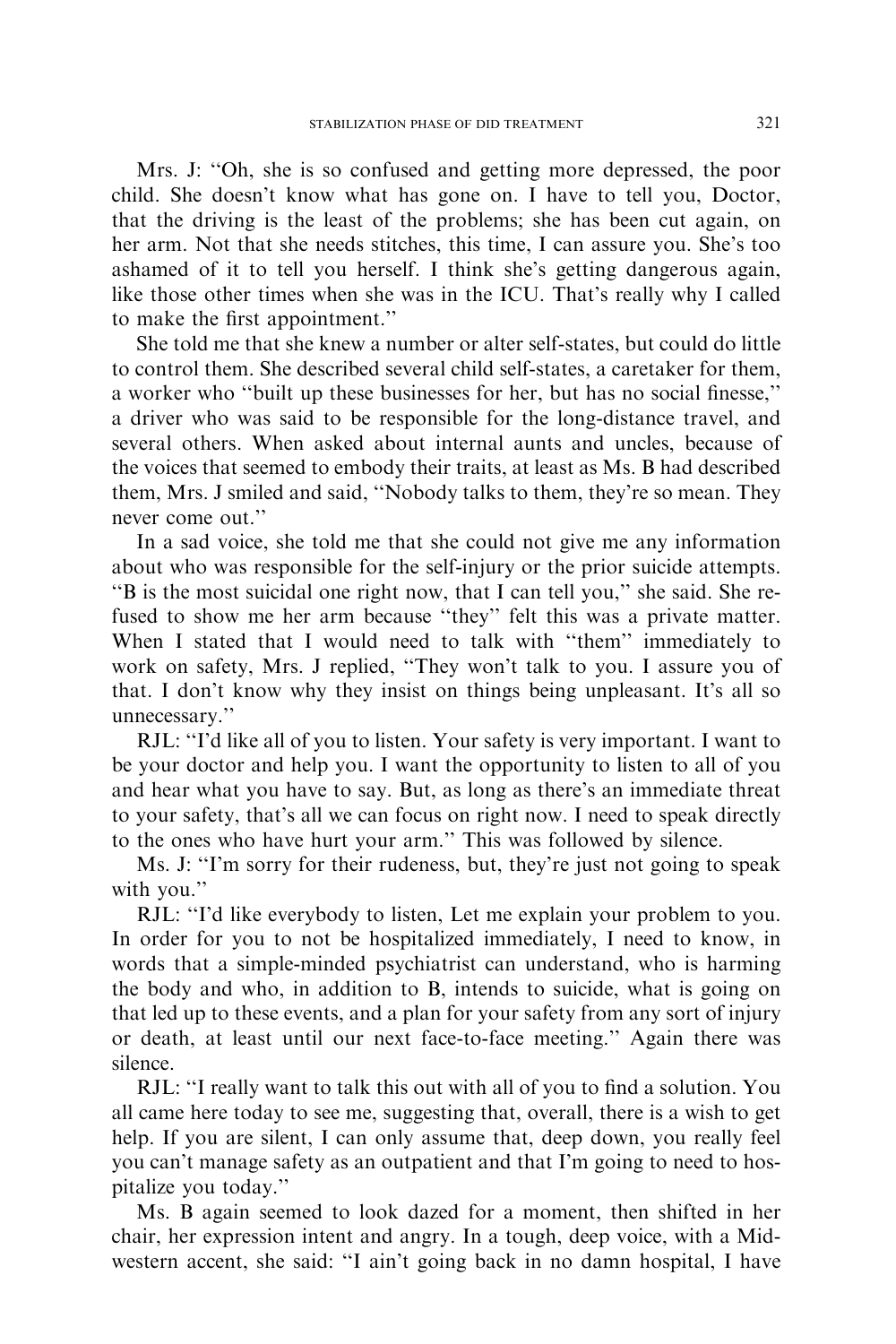a damn business to run. Maybe she needs that shit. But I don't. She's so damn wimpy and candy ass. She needs a psychiatrist. You help her. I don't need any help. Besides, I have to be on the lookout that her damn junkie daughter doesn't steal the carpets off the floor. I've already locked up the checkbooks, pass protected the business accounts on the computer, and made it really hard for that little thief to start up again. And that J woman? All she knows is 'shop till you drop.' You don't know what I've had to do to keep up with her damn credit card bills!'' This alter was named ''TCB.'' She described herself as ''the businesswoman.'' TCB acknowledged that J, despite her spending, was good at business meetings, talking with clients, and handling employees. ''I hate that shit. Just let me be with the computers and a spread-sheet and I'm happy!''

RJL: ''I really appreciate what you're saying. It sounds like you're working hard and trying to help everybody by working and protecting the finances. I would like to work with you as your psychiatrist. I prefer outpatient treatment for you too. But, if you're severely injured or dead, you won't be able to work either.''

Ms. B: "Her psychiatrist. I don't need a damn psychiatrist. But they're a whole bunch of depressed and upset people in there. They really need a shrink too. Or, you can just get rid of them. That would be the best solution. Then I could do my work in peace. But, I'll tell you what, that dead thing. I don't like that. But, the other, makes the trains run on time, honey. They're wailing and carrying on in there, and this stuff just quiets right down when they get to sawing on each other. They go to sleep.''

RJL: ''You don't seem to think that the injury to the body affects you, although you do believe that if she suicides you'll die.''

TCB: ''Quit getting me all confused! A little sawing never really hurt nobody if things get quiet. It's just a means to an end. Calms everything down. Of course, there is all the blood and shit. I don't do no cleaning, though. That Aunty creature screaming all that 'cleanliness is next to Godliness' shit. Jesus H. Christ. Then B who don't know nothing about nothing feels so screwed up about it, she cleans it all up so no one will see it. It's a mess.''

RJL: ''What do you know about how it happens, the ''sawing,'' as you put it.''

TCB: ''I don't pay much attention to all that. I know that there's about five of them that do it, for different reasons.''

RJL: ''Who did it last night''?

TCB: ''I think it's time for me to leave.'' Despite my attempts to get her to continue, calling her name, saying how important it was for us to continue to talk, the patient switched back to Ms. B. She was panicky, looking all around her. She said, ''What did I do? Did I do something wrong? Am I in trouble''?

RJL: ''Some of the others were here. No one has done anything wrong. You're not in any trouble. What's most important, though, they indicated that you're thinking a lot about being dead.''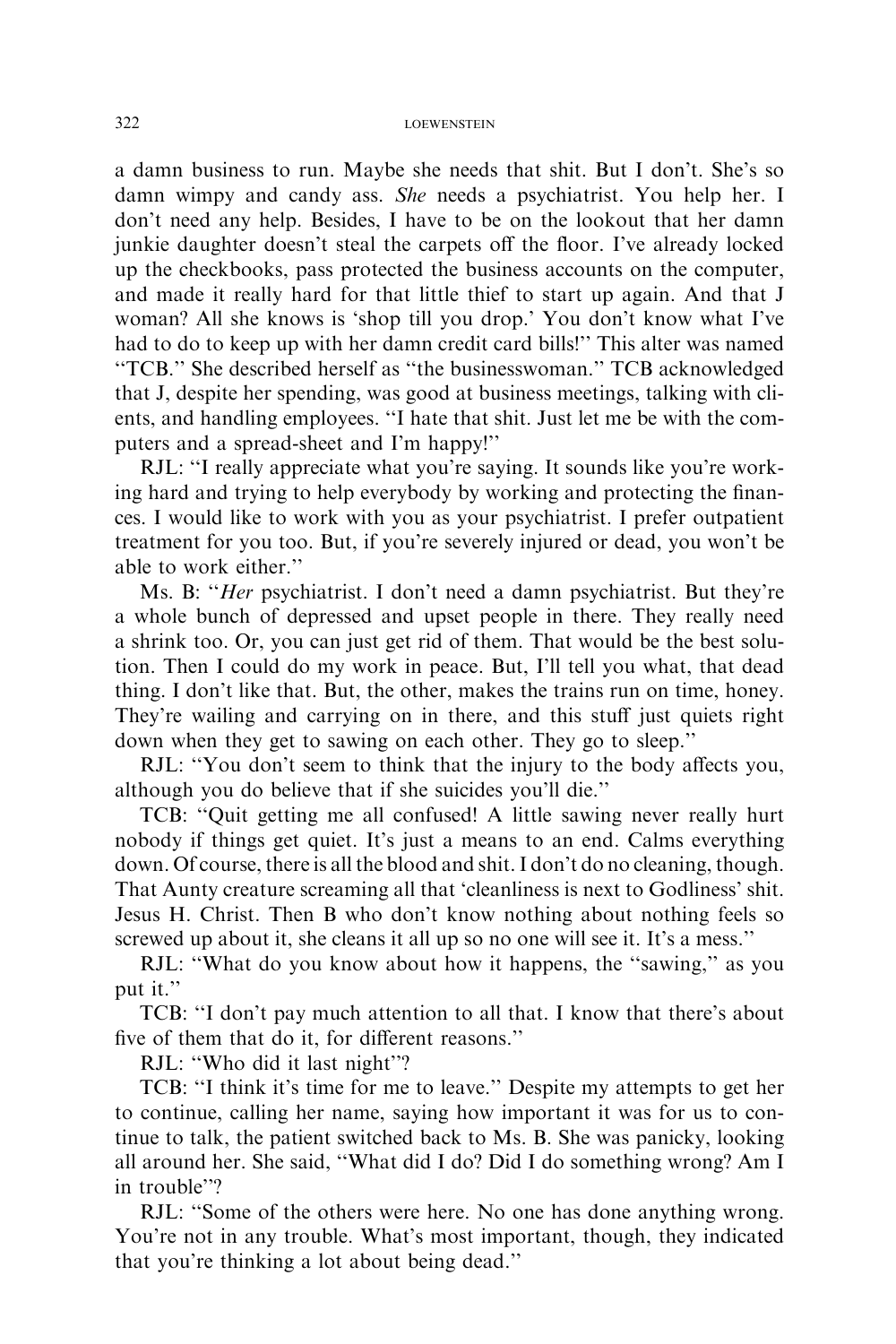Ms. B, breaking down into tears: ''I can't stand this! I've been losing more and more time! I was in Washington, DC, last night and I don't know how I got there. I was in some terrible neighborhood and thought I was going to get killed. My daughter is starting to ask me for money again, and I have to give it to her, even though my head tells me it's just going to be a big mess again if I do. I wake up and find that I've been hurt and I don't know how it's happened. I just feel so tired and lost all the time. I don't want to go on like this, I just want to sleep.''

RJL: ''That tired and lost feeling, waking up finding yourself hurt, finding yourself in strange places, wanting to sleep, does this bring anything to mind, remind you of anything in the past?''

Ms. B, looking surprised: ''It's like my whole life. When I was a kid, that's what would happen. I'd wake up and I'd be hurt or I'd be in that horrible hospital hurt. I just wanted to have some peace, get away from it all.''

RJL: ''Did you want to die as a kid''?

Ms B: ''How did you know that? I've never told anyone that. I used to pray that I'd be taken to heaven.'' When asked if she attempted suicide as a child, Ms. B again seemed surprised. Ms. B: ''I never told anyone. When I was 8, I took the pills in the medicine cabinet. I just slept for a day and when I woke up again, my aunt shouted, 'Idle hands make work for the devil!' and made me clean the whole house. I tried to get hit by the cars in the street, but I'd always find myself on the other curb and not know how I got there safely.''

RJL: ''Do you know what an emotional flashback is?'' Ms. B shook her head in puzzlement. ''You know what a regular flashback is, right? It's an intense reliving of something, usually with the sensations related to the event, with emotions from that event, seeing it, hearing it, feeling it, like you are in it again, pretty much. An emotional flashback is an intense emotion that belongs to a time long ago, but without the sensory or narrative part. For example, the kinds of thing you're going through now, the time loss, finding yourself hurt, you describe as very similar to what you went through as a kid. It results in the same feelings of loneliness, helplessness, hopelessness, not wanting to live. It's as if you're going through the sequences simultaneously in both the present and in the past.

''It's kind of a double whammy, like something is piggy-backing or supercharging your emotions in the present situation leading to more intensity than would be evoked by just the current circumstances. What helps is to begin to work on recognizing it, by working on separating the emotions from the past from those of the present, looking at what goes with what. It can be quite a challenge if the situations are reminiscent of each other and evoke very similar emotions, but the strongest cases are often the most helpful in the long run. For example, you can begin to get perspective if you think about getting some distance on all this. You can imagine that you are up in an airplane or on a mountaintop, looking down at the landscape. Things that seemed so large and overwhelming before, now become small. You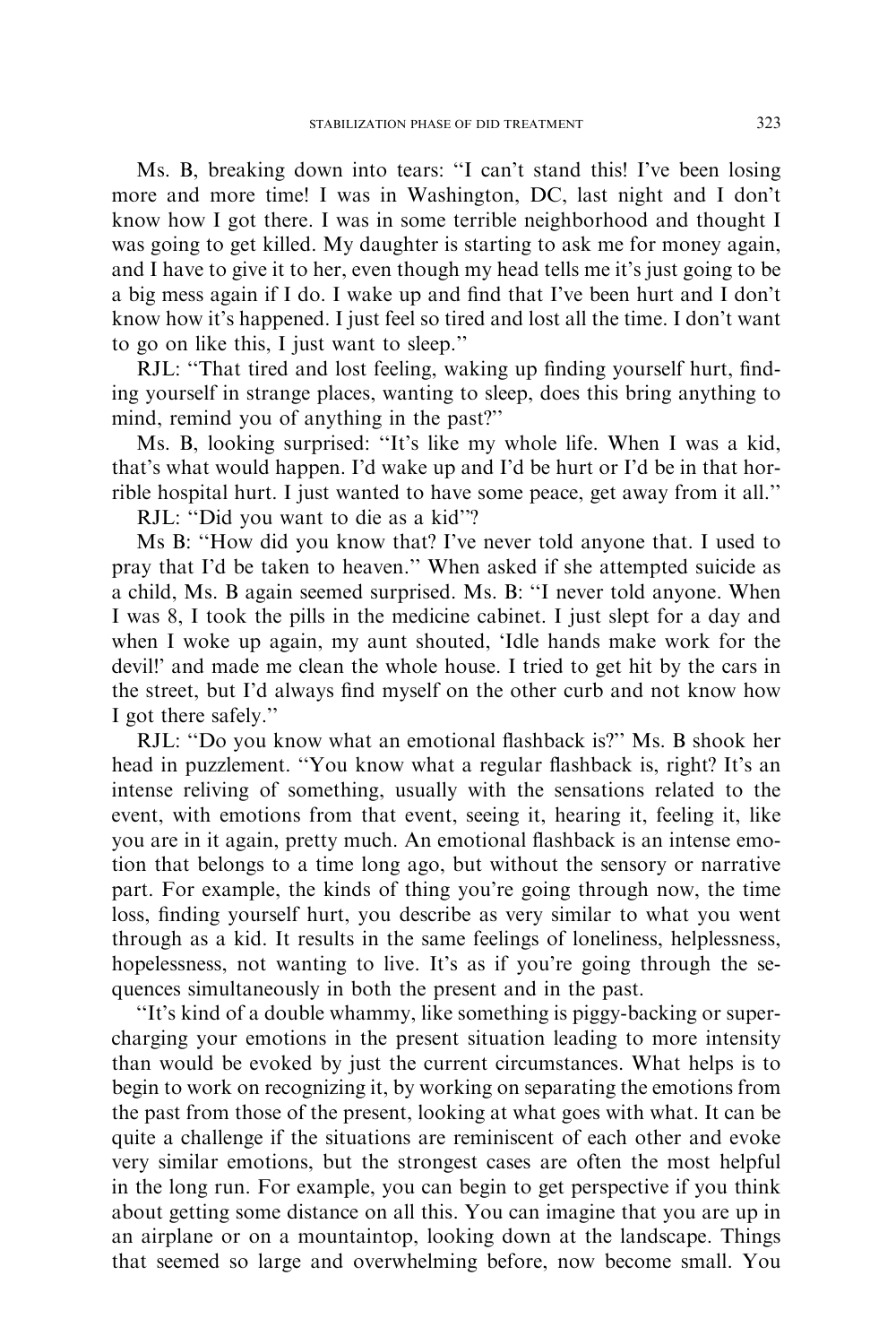can see the relationships between things more easily, that previously were obscured when you are on the ground.

''For example, even though you feel overwhelmed now, among the differences are that you are a grown up person now with resources and supports that you didn't have as a kid to get help. You have your own friends, house, business, shrink, and so on. When you're real little, you have to depend on your family for everything. Early on, you couldn't read, write, get food for yourself, cross the street by yourself, let alone pack up and move out. You depended on your family for your whole reality.

''I'd like to work on all this with you. There's a lot of new stuff to think about. I can't work with you on this, however, unless you stay alive. I'm going to ask you if you'll agree not to hurt yourself or kill yourself, or anyone else inside or outside, accidentally or on purpose, at least until we see each other next. In addition, before you hurt yourself or kill yourself, and so on, you will call me, have me paged, and wait for me to call you back before doing any harm to yourself or others, inside or outside. If you can't wait for my call back, you'd go to the emergency room. If you can commit to this, I would like to see you tomorrow. I can fit you in at the end of my day.'' (This safety agreement structure is based on that described by Braun  $[1,18]$ .)

Ms. B looked relieved. She said that she agreed. I helped her to repeat the words of the safety promise. I continued: ''B, I really need to make sure that when you promise something like this, you really mean it. If you asked me to do something important as part of your treatment, and I agreed that it was clinically appropriate, and made a commitment to do it, and turned around the next day and did the opposite, how would you feel''?

Ms. B: ''Angry. Betrayed. Hurt.''

RJL: ''Right. Well, trust is a two-way street. You guys have huge issues with trust, and I absolutely don't expect that any of you trust me now, or any time soon, actually. When you make a commitment to me, however, I have to have confidence that you're being honest with me, most especially about issues of safety. That is, if you really can't be safe, that you let me know that.

Ms. B: ''I understand. I don't break my word. I can last another day. I've survived this long. If I get in trouble, I'll call you. I don't want to have to go back to the hospital again.

RJL: ''Everybody listen, please. We still have to resolve the problem of the ones who cut and to see whether anyone else is planning to kill themselves. It is 1:20 now. Our session is over at 1:50. If I haven't gotten a safety commitment from the rest of you by 1:30, I'm making arrangements for you to go to the hospital, either voluntarily or by 911. You have 10 minutes.''

Ms. B switched suddenly. In an angry voice, she said: "I'll be *fine!*" This alter refused to identify herself by name.

RJL: ''Listen, everybody, just saying that is not going to work. I need to know very specifically how we are going to set things up so that everybody is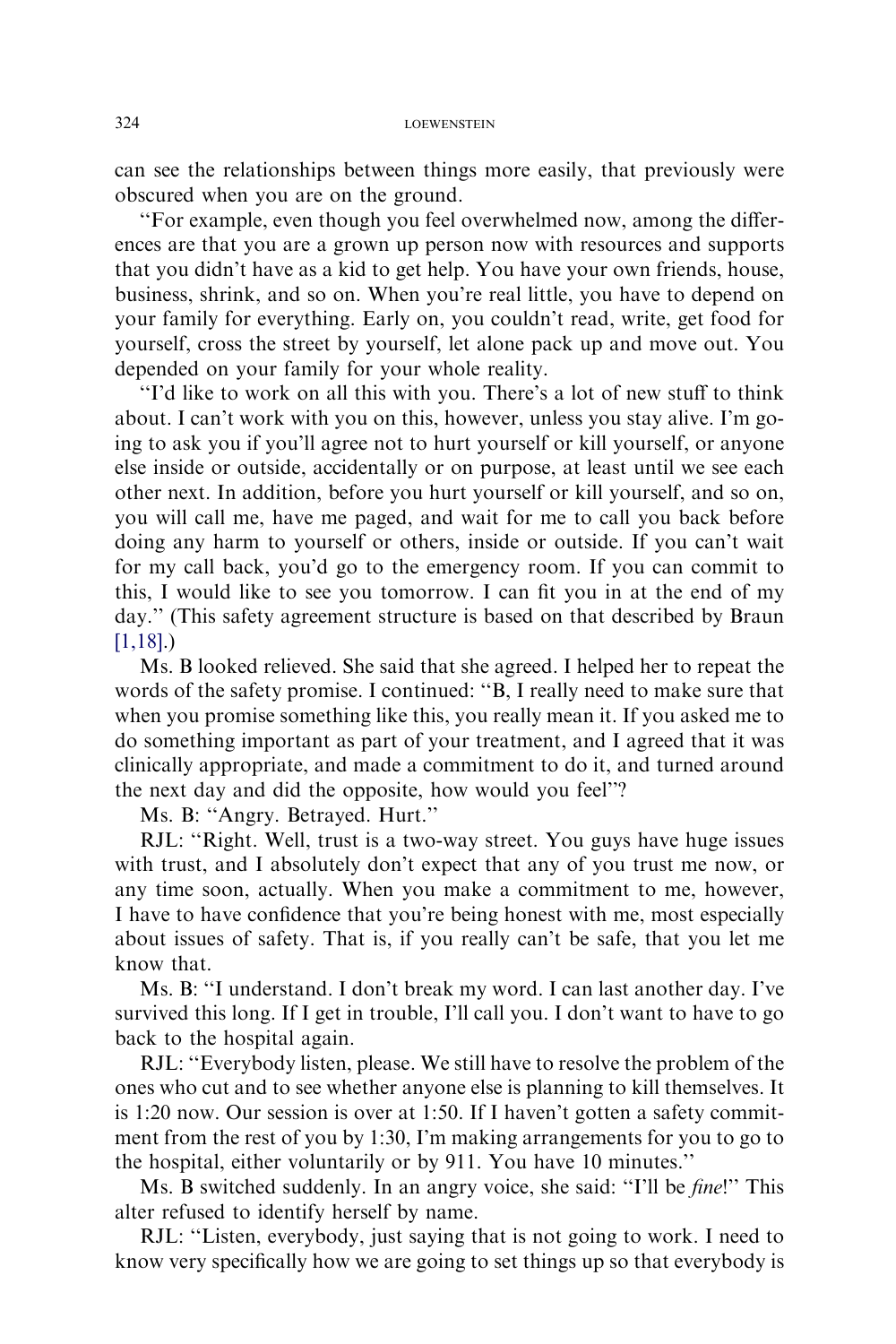safe from harm to themselves or others, at least until our next meeting, which is scheduled tomorrow.''

Ms. B, tearfully: ''I don't know what you want. All I know is that I get peace when I do that. What's wrong with that? Nothing else stops it. I can sleep then.''

RJL: ''The problem is that hurting yourself is a short-term solution to a long-term problem. It's like an alcoholic who drinks to solve problems. He drinks a quart of scotch, numbs out his problems, and passes out. In the morning, however, all his problems are all still right there. Plus, he feels sick and ashamed that he's gotten drunk again. Because a lot of what people commonly want to numb themselves from is shame, you wind up with more of the problem you were starting out to solve. If this was a medicine that I prescribed for you, you'd sue me.''

Ms. B: ''But it's the only thing I know how to do to stop all this chaos inside. Why should I give up the one thing that helps. All those pills and junk you guys give me never helped like this.''

RJL: ''When an alcoholic or any other kind of addict hits bottom and decides to quit their drug of choice, you can predict one thing. They're going to feel worse. First, there's whatever withdrawal they're going to go through. Then, they have no coping skills other than drinking to handle problems. They have to learn new skills, even though they're feeling terrible. That can take a long time. In the long run, building new problem-solving skills that affirm life and safety feels much better than those old addictive short-term ways.''

Ms. B: ''I don't know what the big deal is. I didn't even get stitches this time. Why are you making such a big deal out of it. I even stopped her from taking all the pills this time by putting us to sleep.''

RJL: ''Consider this: if you're walking down the street and someone knocks you down and grabs your purse, you've been mugged. If someone knocks you down, steals your purse, and beats you up, you've been mugged. I agree that in the second case you've been harmed physically more, but in either situation, you've been hurt and traumatized, and who's to say which will be worse psychologically in the long term. Thinking that being unsafe to make yourself safe comes from living with trauma all the time. You don't get the sense that getting hurt is optional; you just want to control the timing and intensity as best as you can.''

Ms. B: ''That's exactly right. How did you know that? Oh, all right, they're telling me that you've got a good point.''

RJL: ''Also, you're setting up what I gather is a familiar situation: someone is hurting someone else all the time and no one can do anything about it. You're asking me to be a bystander who knows that someone is being hurt and doesn't do anything about it. I think these are old roles and scripts you guys are playing out, and I won't be a part of it. If you really can't work on safety, at least from session to session, or agree to go into the hospital, then I don't think that I'm the right doctor for you right now. Maybe you aren't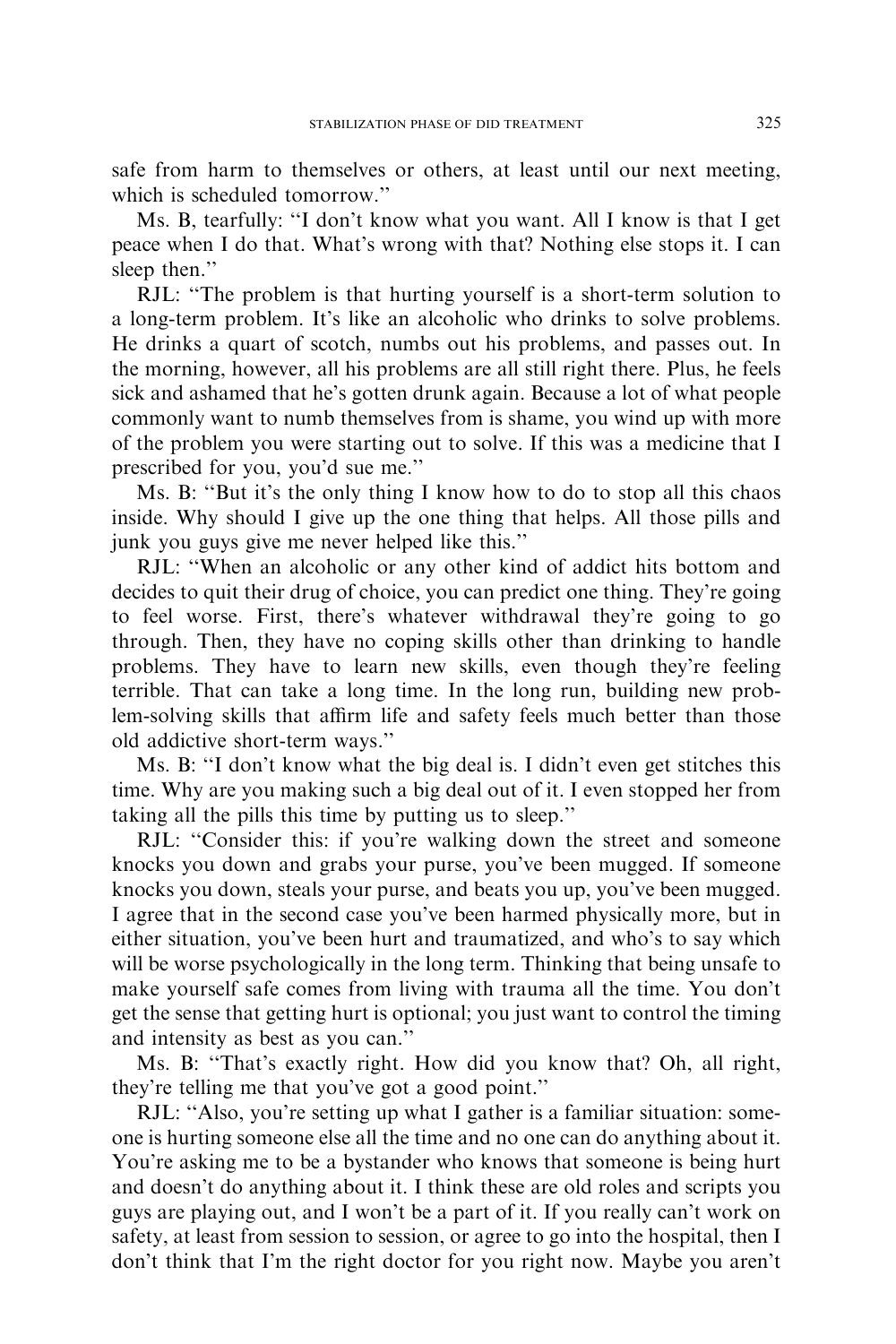ready for the kind of therapy that requires an honest commitment to safety.''

Ms. B: "OK. I'll try."

RJL: ''Trying really isn't enough. If a drunk ''tries'' to get sober, it just means he's bargaining about when he's going to drink again. Like my colleague, Richard Kluft, says, 'Saying ''you'll try'' means that you're planning to fail, but you want to be approved of for your efforts.' There's only one way to get sober and that's to stop completely. For example, in A.A. you don't just quit and that's it. One gets a sponsor, goes to meetings. They're not asking one to stop so much as to delay acting while one does the alternative plan. I really believe that you can delay hurting yourself. You've sat here for almost 30 minutes and you haven't hurt yourself, right? What we're talking about here is all the unsafe parts delaying acting, at least until you all see me tomorrow at 6:00 PM.

Ms. B: ''What do I do about all these scared kids? They don't know about all these big words you're spouting. I can make an agreement like that for now, but they're out of control.''

RJL: ''Has anyone taught you guys how to find a safe place, or a safe place for them?''

Ms. B: ''No. What's that?''

I proceeded to discuss how each self-state could find a safe place, by imagining a place that could encompass all of them, or a unique place for each one; a place that the alter had been to, never been to, read about, heard about, always wanted to go to, was just thinking about it right now. Even a ''no place place,'' if places were not OK. Then, once this was imagined, entering into the safe place and absorbing themselves in everything about it: temperature, light, colors, time of day, time of year, and bringing with them whatever they need to make that place personally right just for them. Then letting a protective shield or barrier come down around them. A shield with a special quality: it immediately transports out all that is difficult, troublesome, worrisome, and so forth, and allows all that is safe, peaceful, quiet, serene, and so forth to enter into it. I discussed how only those alters who wanted to participate would do so. The rest could watch and listen to make sure that nothing untoward was occurring (Richard P. Kluft, MD, personal communication, 1988).

Ms. B entered a trance-like state while I discussed this. She indicated when asked that many self-states wished to participate. I repeated the imagery suggestions. Ms. B visibly relaxed. When asked how things were inside, she said: ''Peaceful, quiet.'' I asked if any wished to sleep in their safe places, with no need to awaken at least until a few minutes into our next session tomorrow. Ms. B nodded yes.

I said that first they could do whatever they needed to do to get ready for sleep, brush their teeth, find their stuffed animals, get a drink of water. Then they could settle down into their sleeping places, their eyes closing as they drifted down into a deep, safe, healing sleep, without any dreams or images,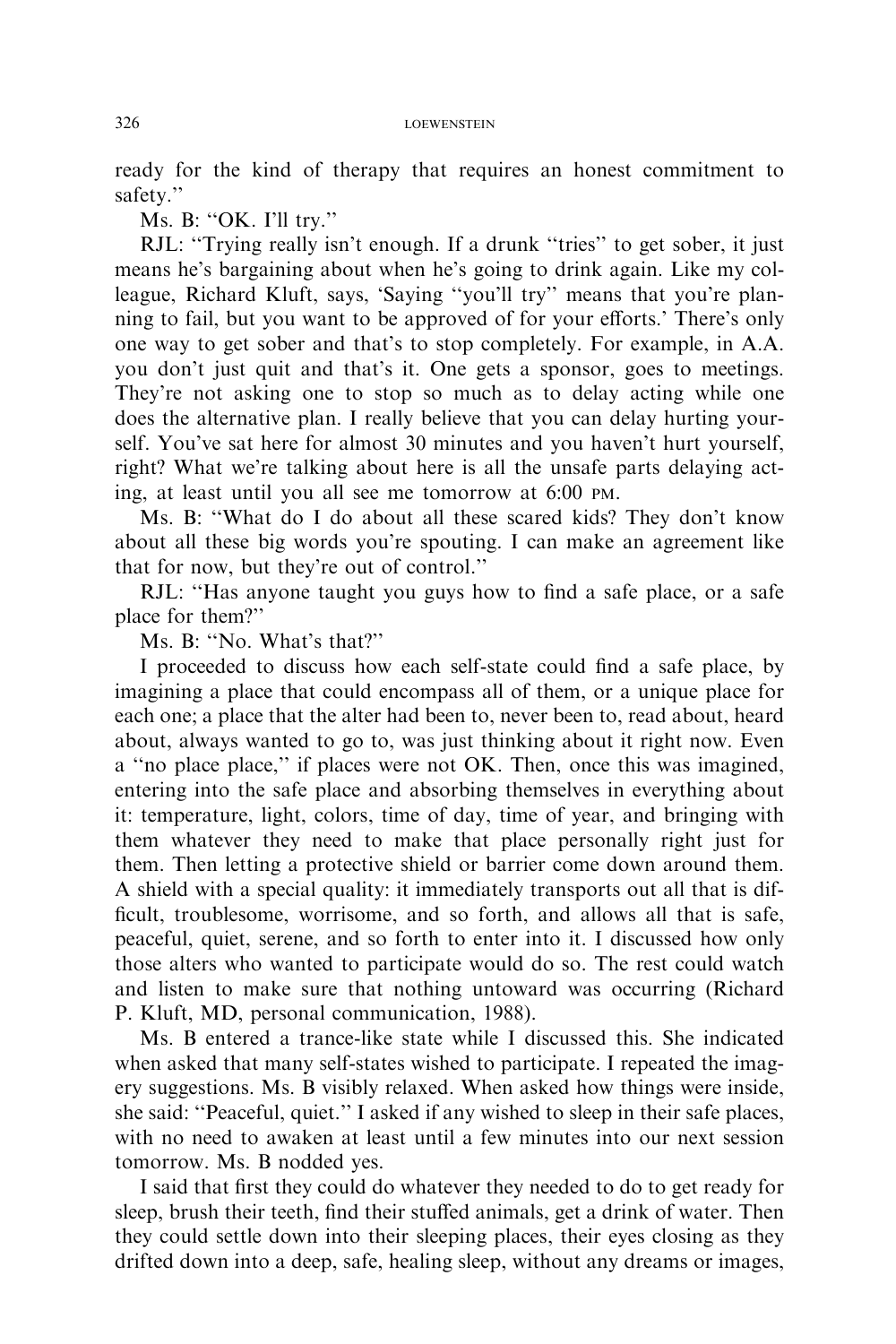not to awaken at least until a few minutes into our next session, sitting down for therapy.

RJL: ''Are they OK?'' She nodded yes. I suggested that she could open her eyes gradually, letting the others go even deeper into sleep as she gradually came back to her usual state of awareness, keeping the relaxed, peaceful feeling with her.

Ms. B, opening her eyes, looking more relaxed for the first time that day: ''That's much better. How did you do that?''

RJL: ''I didn't do that, you did. I just helped you use a talent for imagery that you didn't know you had. In our next sessions, we're going to have some discussions about your gift for imagery and trance, and how you can learn about this to help you in therapy For now, we still have to make sure everyone agrees to be safe before we can conclude for today. What about it?"

Ms. B: ''They say they will never make any kind of agreement with a man, but that they'll make an agreement among themselves to keep their promise. They don't want to go to the hospital.'' I repeated exactly what was being agreed to, and the patient reported that ''they'' all agreed.

I rechecked again that no ''part, person, presence, force, or entity, known or unknown, anywhere in creation'' (Richard P. Kluft, MD, personal communication, 1988) was unable to agree to the agreement to not suicide or self-harm. There was no objection.

I continued, ''Is Ms. B here, or does she need help in coming back? She walked in, she should walk out at the end.''

Ms. B appeared to go into a brief trance, then looked up, and, with Mrs. J's accent, said, ''She had to go to sleep too. She was so exhausted and overwhelmed. I'll take us home. She needs to come back tomorrow to see you, but I'll keep her safe until then.'' The session was over.

Mrs. J paged me urgently that night. Some of the ''little ones'' had ''awakened'' and were ''agitating everyone.'' A brief discussion revealed that the patient's daughter had called asking for money. TCB had answered the phone and ''told her off.'' Ms. B had ''woken up'' and was feeling guilty. I spoke with the Ms. B self-state about the need to find ways to work on this problem, together with the whole ''system,'' to forge more of consensus about handling the situation. She was able to reaffirm her safety commitment. She was able to return to ''sleep inside,'' along with the other newly awakened alters. Mrs. J asked: ''Does Verizon know that you do this on the phone?''

Despite these positive responses in the early sessions, the therapy continued to be stormy. A variety of safety crises continued to occur. Ms. B needed urgent hospitalization on several occasions because of severe selfmutilation, suicidal threats, and rageful, homicidal threats from the ''Uncle'' self-state. A far more elaborate set of ''safety plans'' was put in place to help the patient delay action. These included improved communication and collaboration among the alters. This allowed the patient to be more proactive in ''internal'' problem solving. She found activities that soothed the upset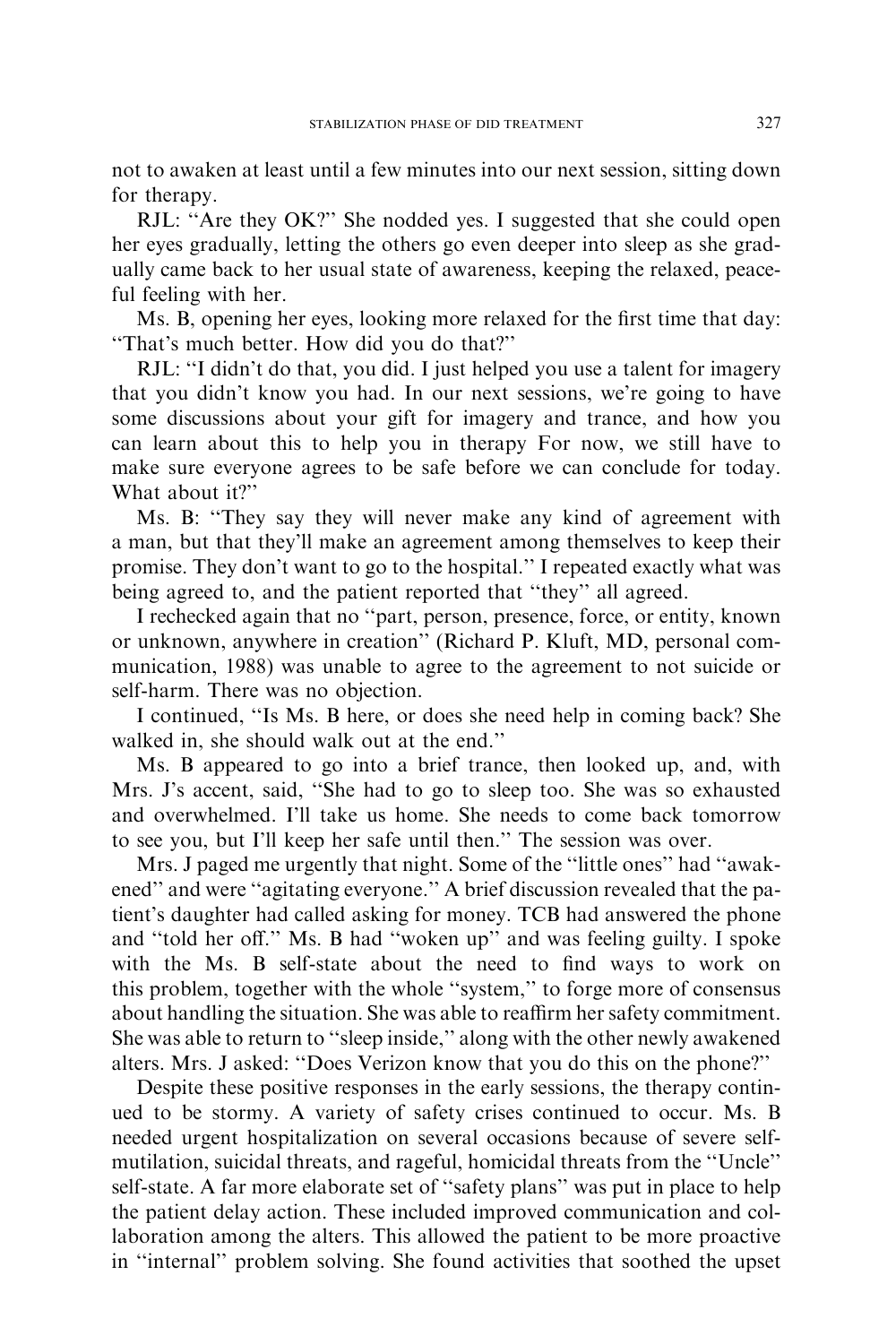#### 328 LOEWENSTEIN

alters, learned to use self-hypnosis, and found some helpful as-needed medications. She used supportive friends, who understood something of her situation, as supports. She made progress in setting limits with her daughter and making the daughter take more responsibility for her addiction problem.

Gradually, over the next 2 years, she was more and more able to maintain safety. This occurred despite a long series of life crises that resulted from prior self-destructive decisions she had made about her business, her daughter, and her finances. Self-states began to work together more efficiently. For example, TCB and Mrs. J worked out a budget for clothing and household items and began actively to cooperate about business issues. ''The Driver'' was allowed to take drives as long as there was prior agreement about where and when he drove. He was enlisted to help with driving, especially when other self-states were overwhelmed after leaving therapy. ''Older'' self-states were enlisted to do caretaking for the child alters. Child alters began to ''grow up'' and a variety of self-states fused as therapy progressed.

We began to understand more fully the traumas, abuse, and neglect that the patient had suffered throughout her development, including massive failures of the child welfare system to remove her from her aunt and uncle. Ms. B eventually found documented evidence that the authorities had returned her to her family, despite knowledge of the maltreatment by her aunt and uncle. Her current self-defeating, self-destructive behavior patterns, and certain phobic behaviors and other symptoms, often involved uncanny repetitions of specific traumatic events and scenarios that she recalled, or reactions to these.

#### **Discussion**

#### Safety management

In this case, I doggedly keep the focus on the patient's safety. I had to work on both suicidal ideation and parasuicidal behaviors. The emphasis is on a clear-cut, no loopholes agreement with a plan for dealing with an inability to maintain safety. The patient is not allowed to just affirm that he or she is safe (''I'll be fine''). Instead, the patient must give a more detailed and psychologically convincing discussion of what led to the lack of safety and how this will be managed subsequently. Otherwise, the patient is presumed to be a danger to self or others. Safety agreements are fundamentally about delaying action and having an alternative repertoire of skills and supports to manage difficulties that previously led to self-harm. One patient of mine calls her safety agreement ''the no-immediate-action plan,'' because the word "safety" is upsetting to her.

It is vital that the therapist become an advocate for safety and nonabusive values [11]. Compromise with the patient who attempts to bargain about how much ''unsafety'' is okay inevitably leads to the patient seeing the therapist as corruptible around basic values. DID patients often describe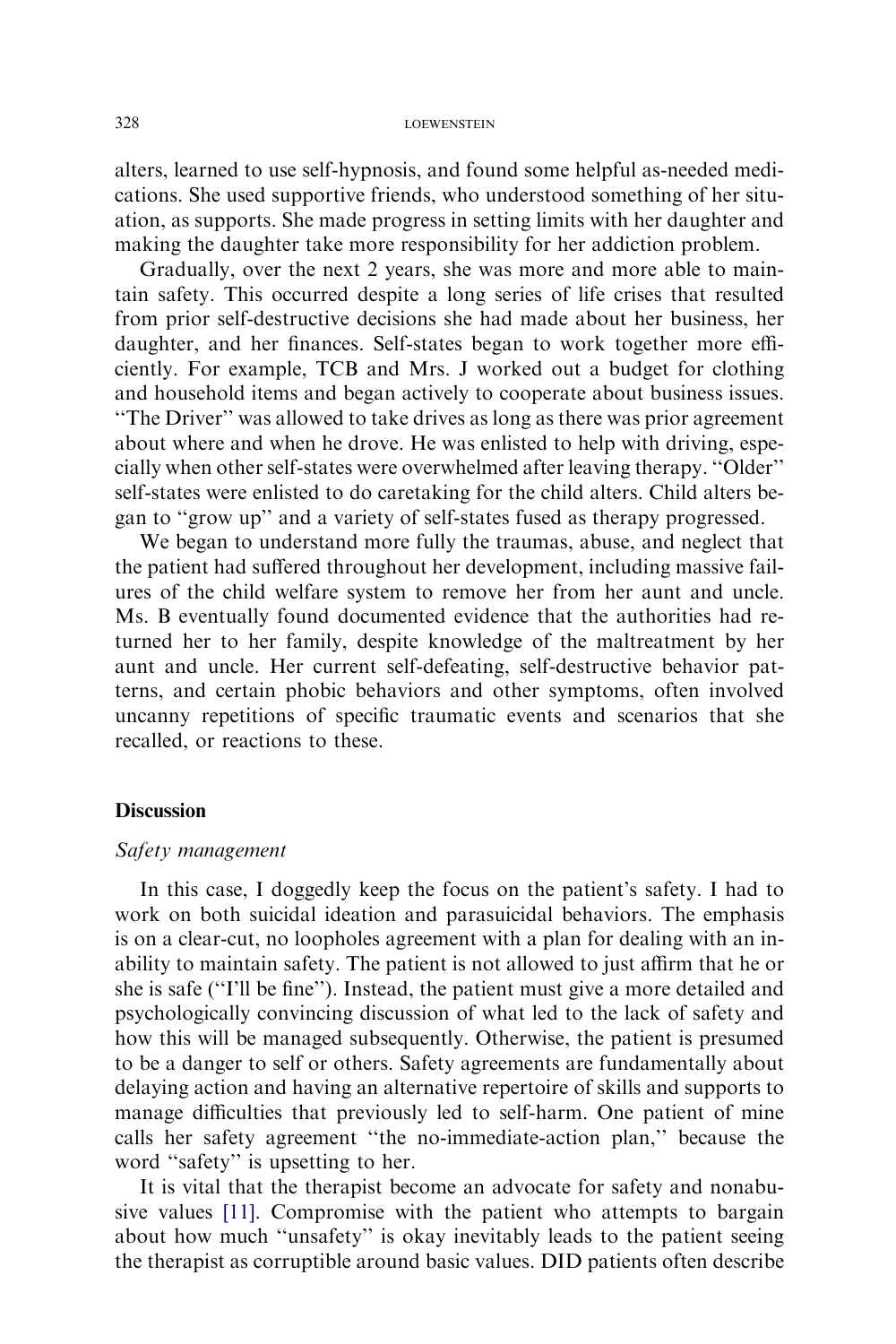many people including family members, doctors, teachers, and therapists who had some awareness that the patient was being hurt and did nothing. It is vital that the therapist does not fall into this trap and replicate this traumatic relationship theme [11]. I understand that, in many communities, DID patients must be hospitalized in general psychiatric units where DID is not recognized as a legitimate disorder, or, even if the diagnosis is accepted, there are limited resources for definitive DID therapy. However, the DID patient needs to understand this as part of the realistic consequences of being unsafe. In general, the DID patient may embody the values of those who hurt them: harming someone's body to solve your problems is without apparent consequence. I point out to the patient that, by harming his or her own body, he or she replicates the stance of the perpetrator: that it is okay for someone to solve their problems by messing up another person's body. As long as the DID patient engages in self-harm, he or she keeps himself or herself in the "trauma world," reinforcing these old messages, delaying meaningful recovery.

I carefully structure sessions where I become aware of safety issues to attempt to resolve them within the scheduled therapy time. There are several reasons for this. First, if at all possible, it maintains the therapeutic frame, even in a situation of danger to self or others. Next, in most cases, it helps to preserve the structure of my day, and the next patient's session, if the index patient does require hospitalization (taking time to call to make arrangements, call 911, and so forth). It prevents interminable discussion about the patient's internal struggles that rarely produces a timely result. It emphasizes the patient's responsibility for safety, even if the patient has a limited understanding of this (''Let me explain your problem to you..''). It treats these issues as solvable, relatively routine, practical clinical problems, rather than matters of cosmic significance.

As in Case 1, I worked very rapidly on issues of the patient's responsibility for honesty and safety, building the therapeutic alliance, reframing alters as helpers and protectors, educating the patient about what is required in therapy, interpreting the traumatic transference around safety issues, and helping provide concrete alternatives to self-destruction for self-soothing [5, 6,9,11]. Also, my availability was crucial in developing an outpatient safety contract and safety plan with a patient who was an acute danger to self and at risk for emergency hospitalization [\[19\].](https://www.researchgate.net/publication/245683513_The_Cognitive_Behavioural_Treatment_of_Borderline_Personality_Disorder?el=1_x_8&enrichId=rgreq-73d025dd-a934-4b06-a278-612f2a3763d5&enrichSource=Y292ZXJQYWdlOzcyNDcwOTc7QVM6MTAzNzg4NTU1ODAwNTg2QDE0MDE3NTY1Mjg2MTI=) If an urgent appointment is not possible immediately, the therapist should be available by telephone or schedule brief, safety-focused telephone contacts with the patient until the next session. Scheduled calls can help reduce the possibility that the patient will feel that only a renewed crisis allows a telephone call. If, however, the safety plan begins to evolve into a situation where only frequent telephone contact seems to prevent hospitalization, this is not a stable long-term, outpatient solution to safety issues. In this situation, a more restrictive level of care, such as day hospital or inpatient hospital, should be considered. Similarly, extended telephone calls with additional lengthy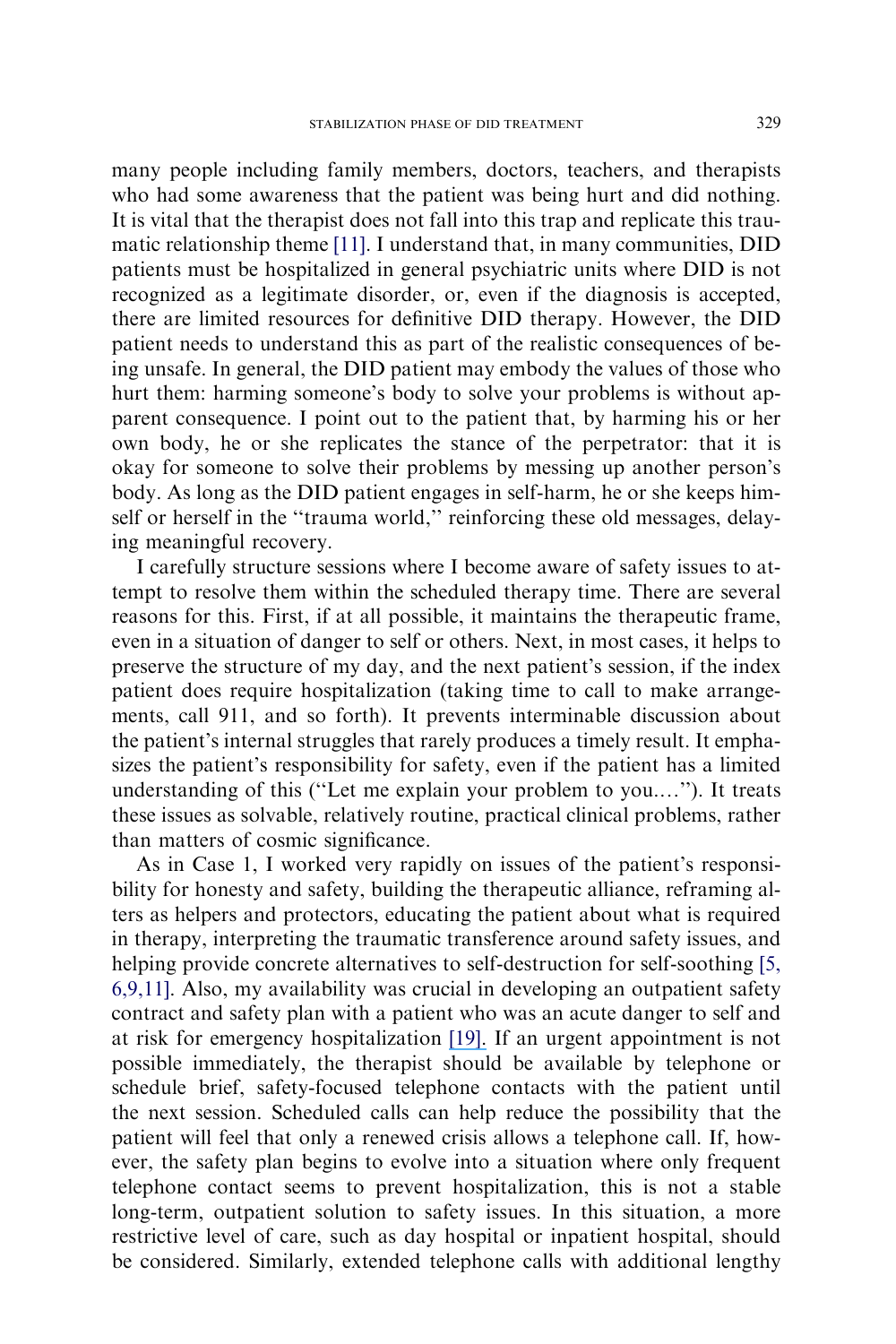negotiations about safety generally suggest that outpatient management is not workable.

#### Posttraumatic responding

As in Case 1, I focused on the patient's multifaceted posttraumatic responding, here pragmatically conceptualized as an ''emotional flashback.'' This is a very helpful concept for DID patients. Commonly, in DID intense emotional reactions to present circumstances are infused and influenced by affects and emotions from the past. If the patient can be made aware of these, and cognitively separate the different sources of emotion, it can be a very valuable intervention.

For example, the concept of emotional flashback can be particularly helpful with the patient who, under the weight of working on trauma, experiences the process as one without end: ''every time I think it's finished, there's more," "I don't think I can survive doing this," and so on. The therapist should become attuned to these sorts of statements as possible representations of the patient's emotional experiences in the past, while undergoing the original traumatic events, now embodied in adult cognitive form.

Many DID patients report that they were suicidal as children, although usually acknowledge this only when asked specifically. Often, suicide is described as wanting to have control, to be free of intolerable danger and cruelty, to be at peace, out of unending misery, to be ''in Heaven where grown-ups do not hurt little children,'' and so on. When a patient describes this sort of early history, I sometimes refer to it as ''the life-affirming function of suicide.'' In its essence, this kind of suicidality often represents a wish to be free from trauma, cruelty, and abuse; to find some last modicum of control when all of it seems to have been taken away. As with so many DID symptoms, it can be helpful in working with suicidal self-states to reframe this as a logical response to trauma and as a wish to get relief and control in some way. The same aspiration can be pursued by living better in the present, becoming safe from exploitation, abuse, and trauma, at the hands of others or of oneself. Getting well is the best revenge.

#### Summary

I have presented two in-depth, clinical vignettes that illustrate basic issues from early sessions with DID patients in phase one therapy. In these examples, I show how themes that present in initial sessions, and work on their resolution, can set the framework for successful stabilization of the DID patient. Major themes have included unconscious posttraumatic responding, the therapeutic alliance, the patient's responsibility for safety, skill building and management of symptoms using imagery, and structuring the treatment frame to work on acute crises.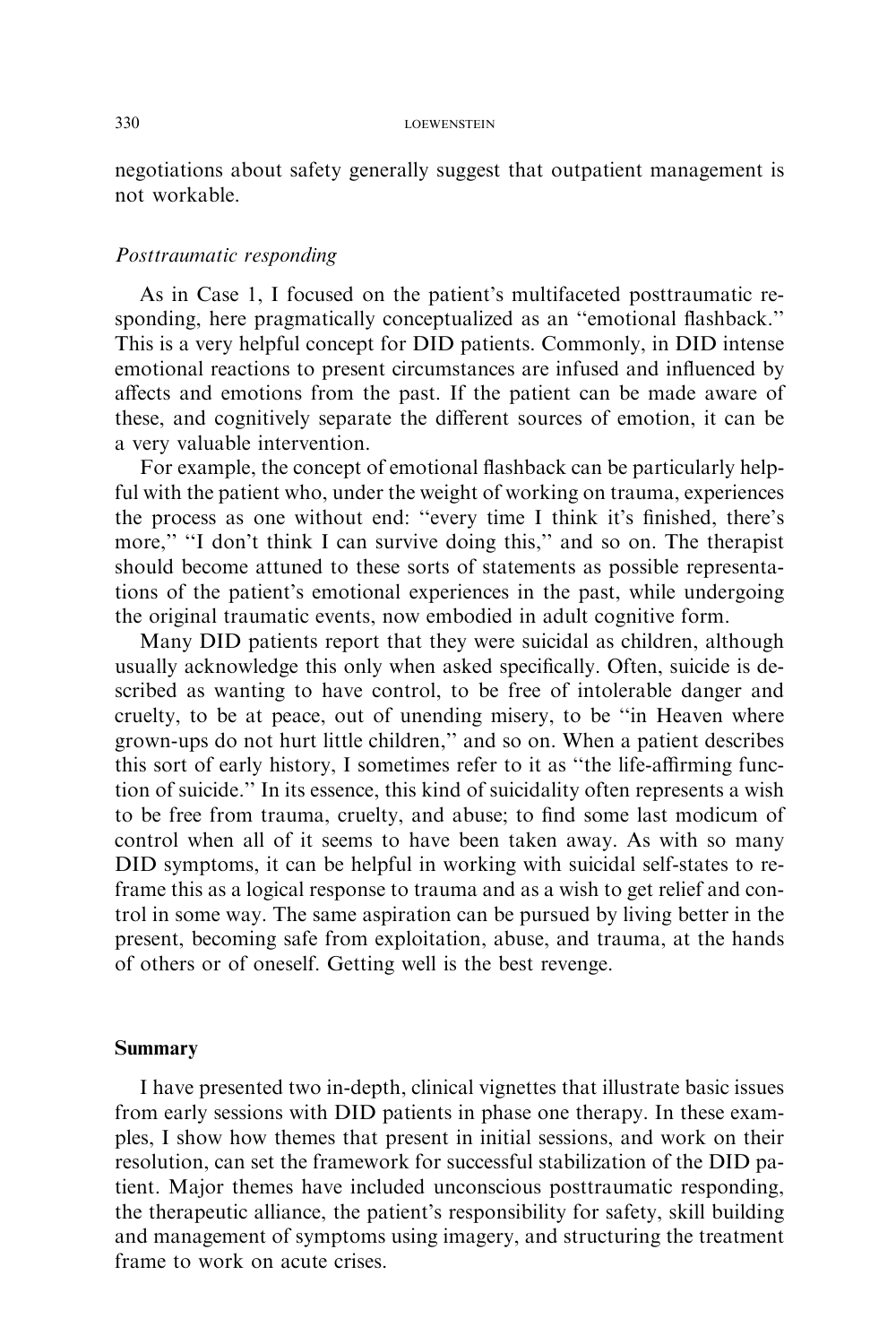#### Acknowledgements

I cannot claim originality with any idea presented here. I have been influenced by and learned from many clinicians in both the dissociative disorders field and elsewhere. I cite specifically when I know the origin of a specific intervention. Many others by now, however, have been subjected to dense source amnesia: to the extent that I have adopted the ideas of others and believe them to be my own, I have stolen them fair and square. Accordingly, I would like to express gratitude in advance to many of the clinicians who have contributed to my clinical development and the work described here. They include but are not limited to Richard Kluft, Frank Putnam, Susan Wait, Judith Armstrong, Catherine Fine, Stephen Marmer, David Caul, Cornelia Wilbur, Kathy Steele, Ono van der Hart, Bennet Braun, Colin Ross, D. Corydon Hammond, Joan Turkus, Christine Courtois, Constance Dahlenberg, James Chu, Anna Salter, Judith Herman, Besel van der Kolk, George Frazier, Elizabeth Bowman, Phillip Coons, Arthur Blank, Jr., Bethany Brand, Richard Chefetz, the late Paul Kaunitz, and the late Robert Byck.

#### References

- [1] Putnam FW. Diagnosis and treatment of multiple personality disorder. New York: Guilford; 1989.
- [2] Ross CA. Dissociative identity disorder: diagnosis, clinical features, and treatment of multiple personality. New York: John Wiley & Sons; 1997.
- [3] International Society for the Study of Dissociation (Chu JA, Loewenstein R, Dell PF, et al). Guidelines for treating dissociative identity disorder in adults. Journal of Trauma and Dissociation, 2006;6(4):in press.
- [4] Brown D, Scheflin AW, Hammond DC. Memory, trauma, treatment, and the law. New York: Norton; 1998.
- [5] Kluft RP. Basic principles in conducing the psychotherapy of multiple personality disorder. In: Kluft RP, Fine CG, editors. Clinical perspectives on multiple personality disorder. Washington: American Psychiatric Press; 1993. p. 19–50.
- [6] Kluft RP. Dissociative identity disorder. In: Gabbard GO, editor. Treatment of psychiatric disorders, vol 2. 3rd edition. Washington: American Psychiatric Press; 2001. p. 1653–93.
- [7] Armstrong JG, Loewenstein RJ. Characteristics of patients with multiple personality and dissociative disorders on psychological testing. J Nerv Ment Dis 1990;178:448–54.
- [8] Armstrong JG. The psychological organization of multiple personality disordered patients as revealed in psychological testing. Psychiatr Clin North Am 1991;14:533–46.
- [9] Kluft RP. Overview of the treatment of patients alleging that they have suffered ritualized or sadistic abuse. In: Fraser GA, editor. The dilemma of ritual abuse: cautions and guides for therapists. Washington: American Psychiatric Press; 1997. p. 31–63.
- [10] Blank AS. The unconscious flashback to the war in Vietnam veterans: clinical mystery, legal defense, and community problem. In: Sonnenberg SM, Blank AS, Talbott JA, editors. The trauma of war: stress and recovery in Vietnam veterans. Washington: American Psychiatric Press; 1985. p. 293–308.
- [11] Loewenstein RJ. Posttraumatic and dissociative aspects of transference and countertransference in the treatment of multiple personality disorder. In: Kluft RP, Fine CG, editors. Clinical perspectives on multiple personality disorder. Washington: American Psychiatric Press; 1993. p. 51–85.